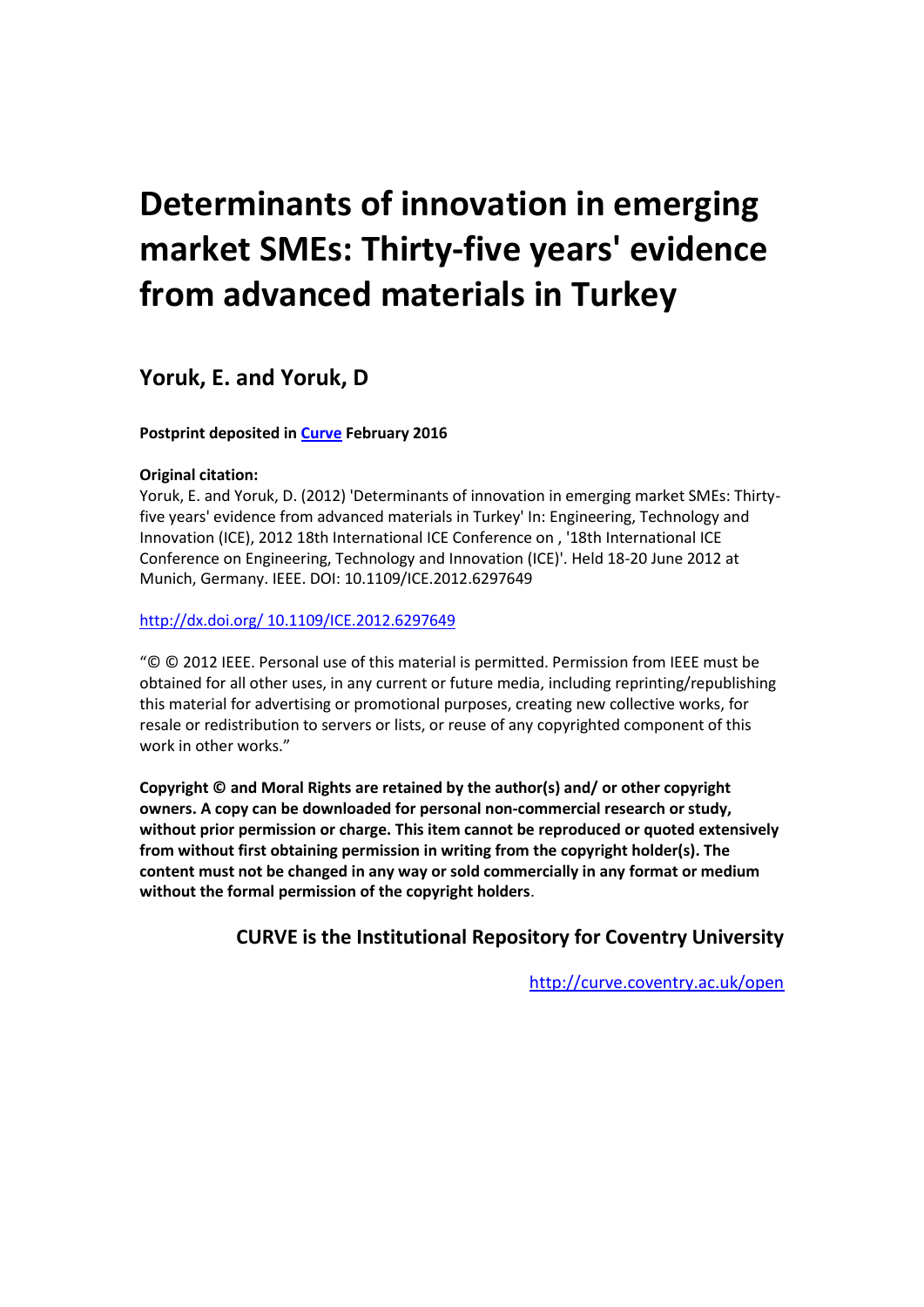# Determinants of Innovation in Emerging Market SMEs: Thirty-Five Years' Evidence from Advanced Materials in Turkey

Esin Yoruk<sup>1</sup>, Deniz Eylem Yoruk<sup>2</sup>

*<sup>1</sup>School of Slavonic and East European Studies-SSEES, University College London,16 Taviton Street, London, UK e.yoruk@ssees.ucl.ac.uk*

*<sup>2</sup>Science and Technology Policy Research-SPRU, University of Sussex, Freeman Centre, Falmer, Brighton, UK d.e.yoruk@sussex.ac.uk*

#### **Abstract**

This research investigates the dynamics of firm innovativeness in emerging markets. It explores how firms acquire knowledge externally, in what ways existing knowledge base and intensity of effort components of absorptive capacity contribute to the innovativeness of the firms. It also examines the complementarities arising from the favorable interaction of them in order to innovate. It addresses this question by examining change over a relatively long period of time - from 1967 onwards and comparing the trends in two different segments – 'science-based' and 'traditional' segments of the materials industry in Turkey. Multiple correspondence analyses and multinomial logistic regressions applied on a panel database with 408 observations suggest that while product/process improvement in science-based technology firms were achieved through knowledge acquisition via collaborative agreements during the period 1982-1996, their innovativeness shifted towards product/process development through firm-internal activities in the last period 1997-2001 and this shift was complemented by their aggressive approach to R&D and design, based on their dynamic managerial characteristics. Mature segment of the industry, on the other hand, followed a different route of first, during 1982-1996, conducting firm internal activities where they attempted reverse-engineering on the basis of arm's length technology purchases and then during 1997-2001 establishing collaborative agreements when their existing knowledge base has become insufficient. This shift was also accompanied by a lack of intensity of effort in areas other than design activities. Our findings suggest that while both existing knowledge base and intensity of effort in the firm are necessary conditions for innovativeness to complement the mode of technology acquisition, their mediating effect may cause differences according to the technological level of segments of a high tech industry.

#### **Keywords**

Technology acquisition, absorptive capacity, innovation, emerging market, Turkey.

#### **Acknowledgements**

We would like to thank to Nick von Tunzelmann and Martin Bell for their invaluable contribution during the initial stages of this research at SPRU-Science Policy Research Unit at the University of Sussex, UK. We also would like to thank to two anonymous referees from ICE for their very helpful comments. The authors are responsible for any errors.

## 1 Introduction

This research is concerned with tracing the over time changes and the dynamics of firm innovativeness in emerging markets. In particular it asks how firms acquire knowledge, what internal factors contribute on the processing of this knowledge inside the firm and the complementarities arising from the favorable interaction of knowledge acquisition and internal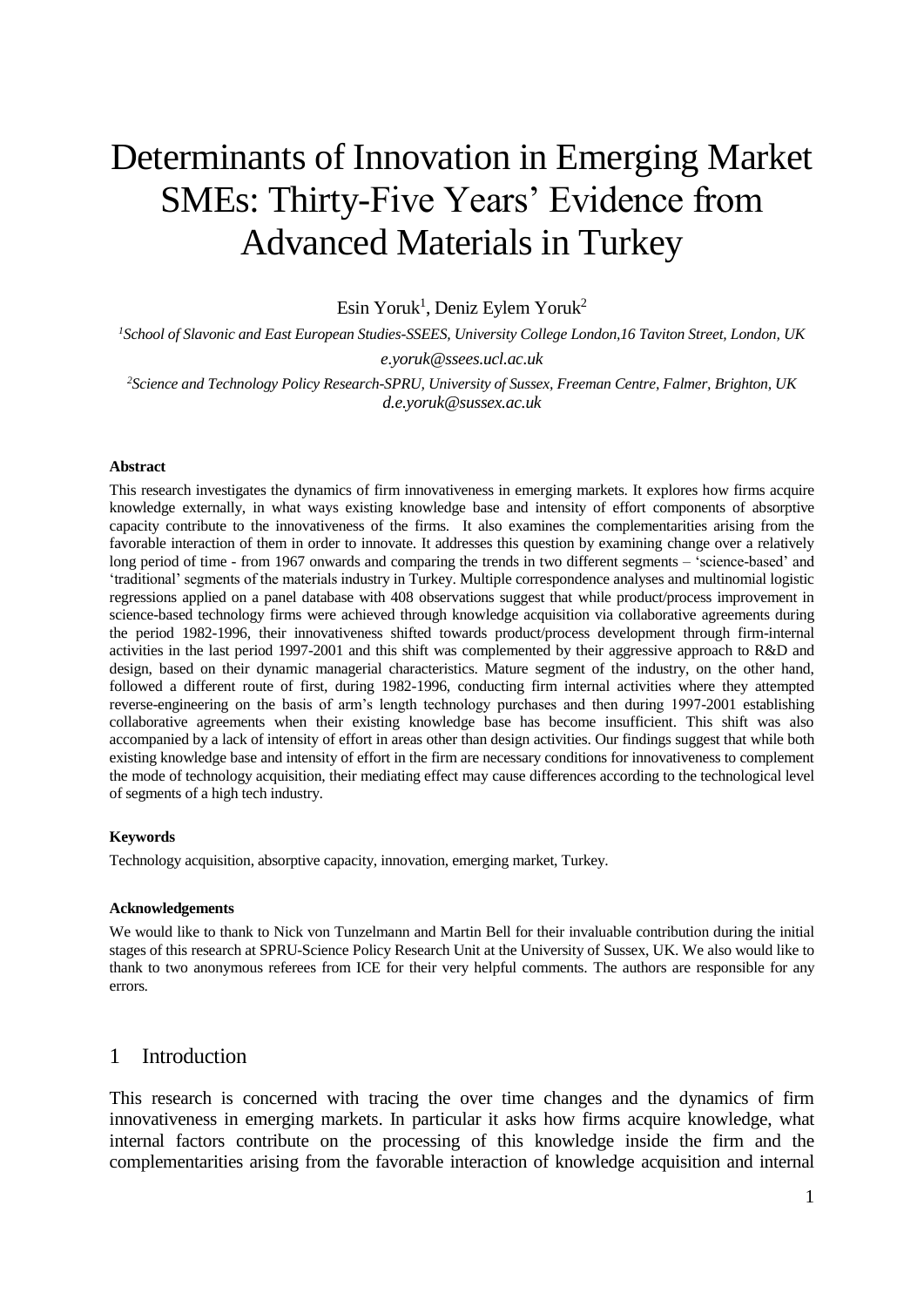knowledge processing in order to create new knowledge and innovate. It addresses this research question by using a combination of methods in order to achieve several substantial advances: (i) Examining change over a relatively long period of time - from 1967 onwards, analyzed in three periods, (ii) bringing quantitative methods to bear on both description and analysis, and (iii) comparing the trends and relationship in two different segments – 'science-based' and 'traditional' segments of the materials industry in Turkey.

It is widely recognized that at early stages of industrialization, innovation capabilities of firms in emerging markets have been typically weak. For the most part, acquisition of novel technologies from abroad served as the basis for capability assimilation and accumulation. An important part of the overall industrialization process involved firms making long-term transformation of these capabilities as they move from imitation to innovation (Dahlman *et al.*, 1987; Cohen and Levinthal, 1990; Lall, 1987, 1992; Hobday, 1995; Kim, 1997, 1997a, 1998, 1999). From this work we now understand quite a lot about, for example, micro-level learning processes that contribute to the accumulation and transformation of technological capabilities, the time paths that may be involved, and even about at least some of the factors that influence the rate of transition. Their innovativeness evolves and strengthens over time as firms accumulate higher levels of such capabilities and as their absorptive capacity rises [\(Cohen and Levinthal, 1990\).](https://www.researchgate.net/publication/220019726_) Thus, firms improve their "ability to make effective use of the acquired technological knowledge in efforts to assimilate, use, adapt and change existing technologies" (Kim 1997a: 86; [Bell and Pavitt, 1993\).](https://www.researchgate.net/publication/31462358_Technological_Accumulation_and_Industrial_Growth_Contrasts_Between_Developed_and_Developing_Countries?el=1_x_8&enrichId=rgreq-4903464d-8dc4-4b0b-b53a-b531437bb817&enrichSource=Y292ZXJQYWdlOzI1NzQ3MzYyNjtBUzoxNzM1NDQ5NzM1NDU0NzJAMTQxODM4Nzc1NDA1Mg==) To build up and strengthen such capabilities firms need a *prior knowledge base,* which could be identified by the strength of human resources and capital resources in the firm and they also need an *intensity of commitment* to carry on building up such capabilities (Kim, 1998).

This research aims to look for the relationships between technology acquisition, the two major elements of the absorptive capacity concept (i.e. existing knowledge base and intensity of effort in the firm) and firm innovativeness in the materials industry in Turkey. While doing that, it demonstrates how firms' innovativeness increased over a time period of 35 years (as divided into three sub-periods) from no innovation to product/process improvement and then to development. It also demonstrates how patterns of this shift followed two different routes in the higher technology segment and the lower technology segment of the industry.

This research aims to contribute to the current literature by seeking answers for the complementarities between knowledge acquisition and the two elements of absorptive capacity concept (i.e. existing knowledge base and intensity of effort); comparing two technologically different segments of the materials industry (i.e. science-based vs. traditional) and most importantly introducing time dimension into the analysis by examining a period of 35 years. The use of a unique longitudinal database based on face-to-face surveys in 19 firms allows for generalizations for the industry.

The paper is organised as follows. Section 2 focuses on the theoretical background and investigates the role of technology acquisition modes and absorptive capacity in the firm on innovativeness, and presents the conceptual model of this research. Section 3 provides background information about the materials sector in Turkey. Section 4 describes the methodology. Section 5 presents the descriptive and the econometric results. Section 6 forms the discussion and conclusions as well as touching upon the limitations of this research and further research ideas.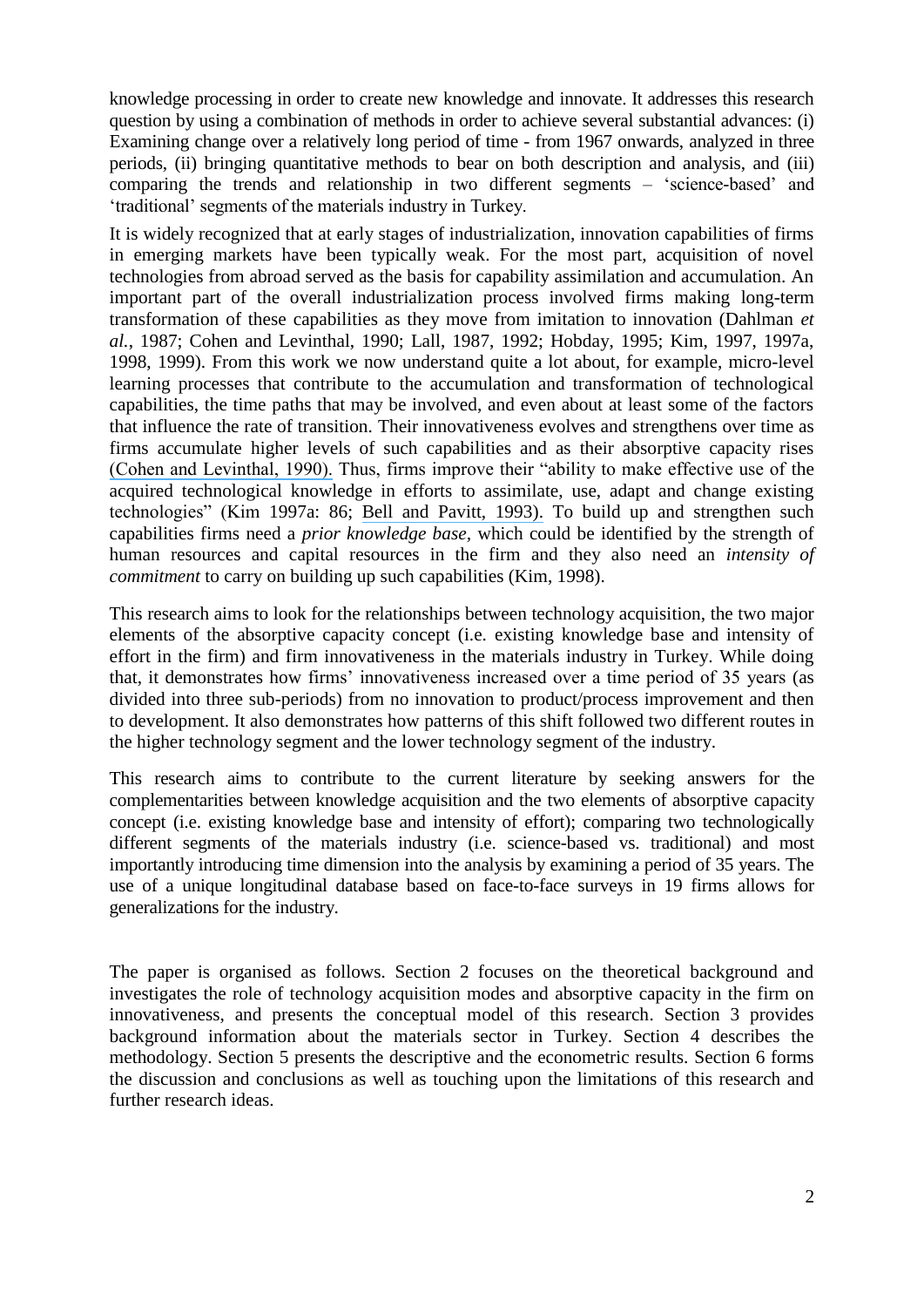# 2 Technology Acquisition and Absorptive Capacity: A Conceptual Framework

Several theories on the firm have been proposed to understand the underlying factors on how firms acquire knowledge and deal with it afterwards. Among them are the theory of the firm as joint team production [Alchian and Demsetz 1972], theory of the firm as a nexus of contracts between principals and agents [Jensen and Meckling 1976], Coase's [1937] approach to the firm and Williamson's [1975] transaction-cost theory with bounded rationality concentrating on transactions of knowledge base through market mechanisms. In an even more radical approach, known as the resource-based view of the firm in the economics literature, Nelson and Winter [1982], Chandler [1990], Barney [1991], Penrose [1995], Teece, et al. [1997], Nonaka, et al. [2000] and Teece [2007] focus on the 'firm' as a repository of specific knowledge and a knowledge-processing and creating entity.

Firms need access to external sources of knowledge in order to survive. For many firms in the developing countries, at least during the early stages of industrialisation, acquisition of novel technologies from abroad served and still serves as the basis for capability accumulation, catching-up with the technology frontier and further on resulting in attempts to produce new or improved products or production technologies. This process is always considered to be associated with two co-evolving stages: (i) The inflow of knowledge to the firm mainly from outside sources, and (ii) firm-internal efforts to assimilate and enhance the knowledge.

## 2.1 Technology acquisition modes

 $\overline{a}$ 

Knowledge inflow from outside sources occurs basically by means of differing modes of transfer of knowledge and technology from advanced country firms or other institutions either foreign or domestic. In the literature, the attempts to identify to dimensions of technology acquisition modes include direct and indirect [\[Cooper and Sercovitch 1970; Stewart 1985\],](https://www.researchgate.net/publication/5222240_International_Technology_Transfer_Major_Issues_and_Policy_Responses?el=1_x_8&enrichId=rgreq-4903464d-8dc4-4b0b-b53a-b531437bb817&enrichSource=Y292ZXJQYWdlOzI1NzQ3MzYyNjtBUzoxNzM1NDQ5NzM1NDU0NzJAMTQxODM4Nzc1NDA1Mg==) vertical and horizontal [Mansfield 1975], formal and non-formal [Kim 1999], externalised and internalised [Lall, 2001], active or passive role of partner [Kim 1999], embodied and disembodied nature of knowledge [Teece [1977; Pavitt 1985; Kim 1997\].](https://www.researchgate.net/publication/4891626_Technology_Transfer_by_Multinational_Firms_The_Resource_Cost_of_Transferring_Technological_Know-How?el=1_x_8&enrichId=rgreq-4903464d-8dc4-4b0b-b53a-b531437bb817&enrichSource=Y292ZXJQYWdlOzI1NzQ3MzYyNjtBUzoxNzM1NDQ5NzM1NDU0NzJAMTQxODM4Nzc1NDA1Mg==) Particularly the distinctions between tacit and codified knowledge (i.e. type of knowledge) and vertical and horizontal acquisition of knowledge (i.e. direction of interaction) are among the most helpful tools for the purpose of this research.

The type of knowledge (*tacit / uncodified* vs. *codified* / *explicit*) acquired within the process of technology transfer<sup>1</sup> attracted much attention in the literature. The importance of uncodified knowledge in the transfer process has been highlighted [Teece 1977; Nelson and Winter 1982; Pavitt 1985; Kim 1997; Radosevic 1999]. According to Pavitt [1985: 6] "acquisition of technology is always involved when a firm moves from one vintage of production technique to another, or from one product group to another. Such acquisition involves not only written information (patents, blueprints, operating instructions), but also person-embodied skills and know-how." Kim [1997a: 87] points out that whereas "explicit knowledge may be acquired in the form of books, technical specifications, and designs or as embodied in machines, tacit knowledge can be acquired only through experience such as observation, imitation and practice; thus tacit knowledge can be transferred only through training or human transfer."

<sup>&</sup>lt;sup>1</sup> In earlier studies scholars used the term "technology transfer". In this research technology transfer and technology acquisition terms will be used interchangeably.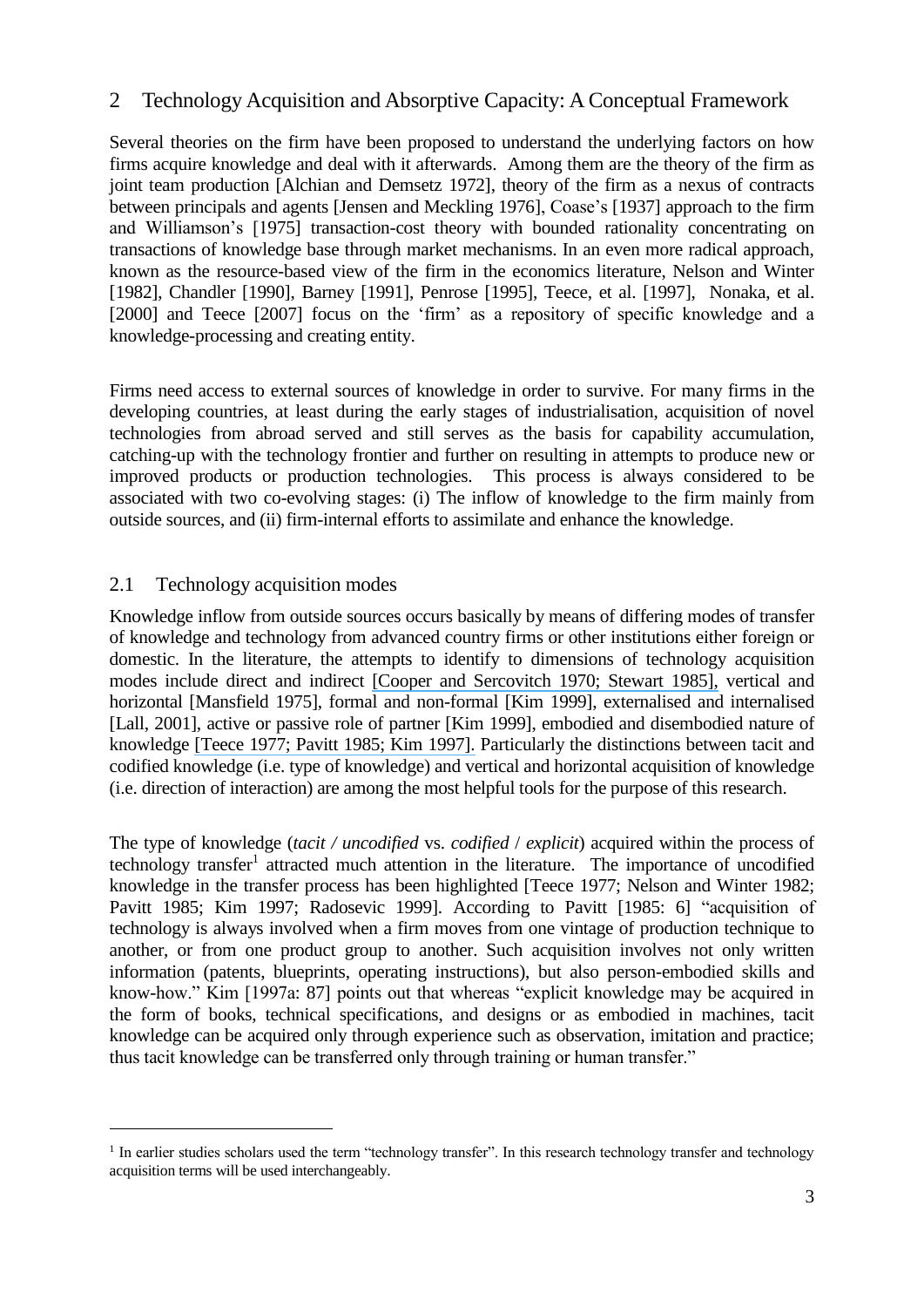In an earlier paper, Mansfield [1975] emphasizes the direction of interaction in making the classification. He therefore finds it important to distinguish between *vertical* technology transfer, which occurs when information is transmitted from basic research to applied research, from applied research to development, or from development to production, and *horizontal* technology transfer, which occurs when technology used in one place, organization or context is transferred and used in another place, organization or context. Horizontal technology transfer is mostly used in the international context in the literature, where inter-firm partnerships are explored [\[Hagedoorn and Schakenraad 1990\].](https://www.researchgate.net/publication/241873251_Inter-firm_partnerships_and_co-operative_strategies_in_core_technologies?el=1_x_8&enrichId=rgreq-4903464d-8dc4-4b0b-b53a-b531437bb817&enrichSource=Y292ZXJQYWdlOzI1NzQ3MzYyNjtBUzoxNzM1NDQ5NzM1NDU0NzJAMTQxODM4Nzc1NDA1Mg==) Vertical technology transfer is important for assessing the knowledge flows from a research institute or university, where basic or applied research is conducted, to the industry, where development took place. The importance of university-industry linkages [Nelson and Rosenberg 1993], the influence of public research on industrial R&D [\[Senker and Faulkner 1992; Faulkner and Senker 1995; Cohen, et al.](https://www.researchgate.net/publication/227447453_Links_and_Impacts_The_Influence_of_Public_Research_on_Industrial_RD?el=1_x_8&enrichId=rgreq-4903464d-8dc4-4b0b-b53a-b531437bb817&enrichSource=Y292ZXJQYWdlOzI1NzQ3MzYyNjtBUzoxNzM1NDQ5NzM1NDU0NzJAMTQxODM4Nzc1NDA1Mg==) 2002] and universities as sources of innovation for industrial firms [\[Laursen and Salter 2004\]](https://www.researchgate.net/publication/222688491_Searching_High_and_Low_What_Types_of_Firms_Use_Universities_as_a_Source_of_Innovation?el=1_x_8&enrichId=rgreq-4903464d-8dc4-4b0b-b53a-b531437bb817&enrichSource=Y292ZXJQYWdlOzI1NzQ3MzYyNjtBUzoxNzM1NDQ5NzM1NDU0NzJAMTQxODM4Nzc1NDA1Mg==) have been highlighted as important issues and discussed. Vertical technology transfer can also take place between different units in a single firm, e.g. from the R&D unit, where applied research is conducted, to the production unit.

These two dimensions - type of knowledge and direction of interaction - offer a useful two-bytwo matrix, as shown in Figure 1, to identify different modes of technology acquisition. Arm's length technology transfer mechanisms are associated with a horizontal flow of codified knowledge. Collaborative agreement kinds of technology transfer are associated with horizontal or vertical flows of tacit knowledge. Foreign direct investment is associated with a horizontal flow of codified and tacit knowledge. Firm-internal technology acquisition is identified with a vertical flow of tacit knowledge between differing units within the firm – i.e. from the R&D unit where basic or applied research takes place to the production unit. They are initiated within the firm using largely the firm's own resources.



#### **Direction of interaction**

Figure 1: Technology acquisition modes by type of knowledge and direction of interaction

Due to the emphasis on the high dependence of developing country firms on foreign technology acquisition from developed country technology suppliers, major form of technology transfer in emerging market firms has focused on arm's length relations in the form of import of machinery and other capital goods; licence agreements, patents and know-how; turnkey agreements; exporting; subcontracting (outward processing); firm visits, fairs, exhibitions and conferences; and journals, patent disclosures, databases and internet [Contractor and Sagafi-Nejad 1981; [Dahlman and Fonseca 1987;](https://www.researchgate.net/publication/31462358_Technological_Accumulation_and_Industrial_Growth_Contrasts_Between_Developed_and_Developing_Countries?el=1_x_8&enrichId=rgreq-4903464d-8dc4-4b0b-b53a-b531437bb817&enrichSource=Y292ZXJQYWdlOzI1NzQ3MzYyNjtBUzoxNzM1NDQ5NzM1NDU0NzJAMTQxODM4Nzc1NDA1Mg==) Bell and Pavitt 1993; Mowery and Oxley 1997; Contractor 1998].

These are considered to be the main channel of technology acquisition as embodied in tangibles, especially for the SMEs of developing countries. The significance of arm's length modes lies in the fact that the recipient gets into contact with recent technologies created elsewhere, however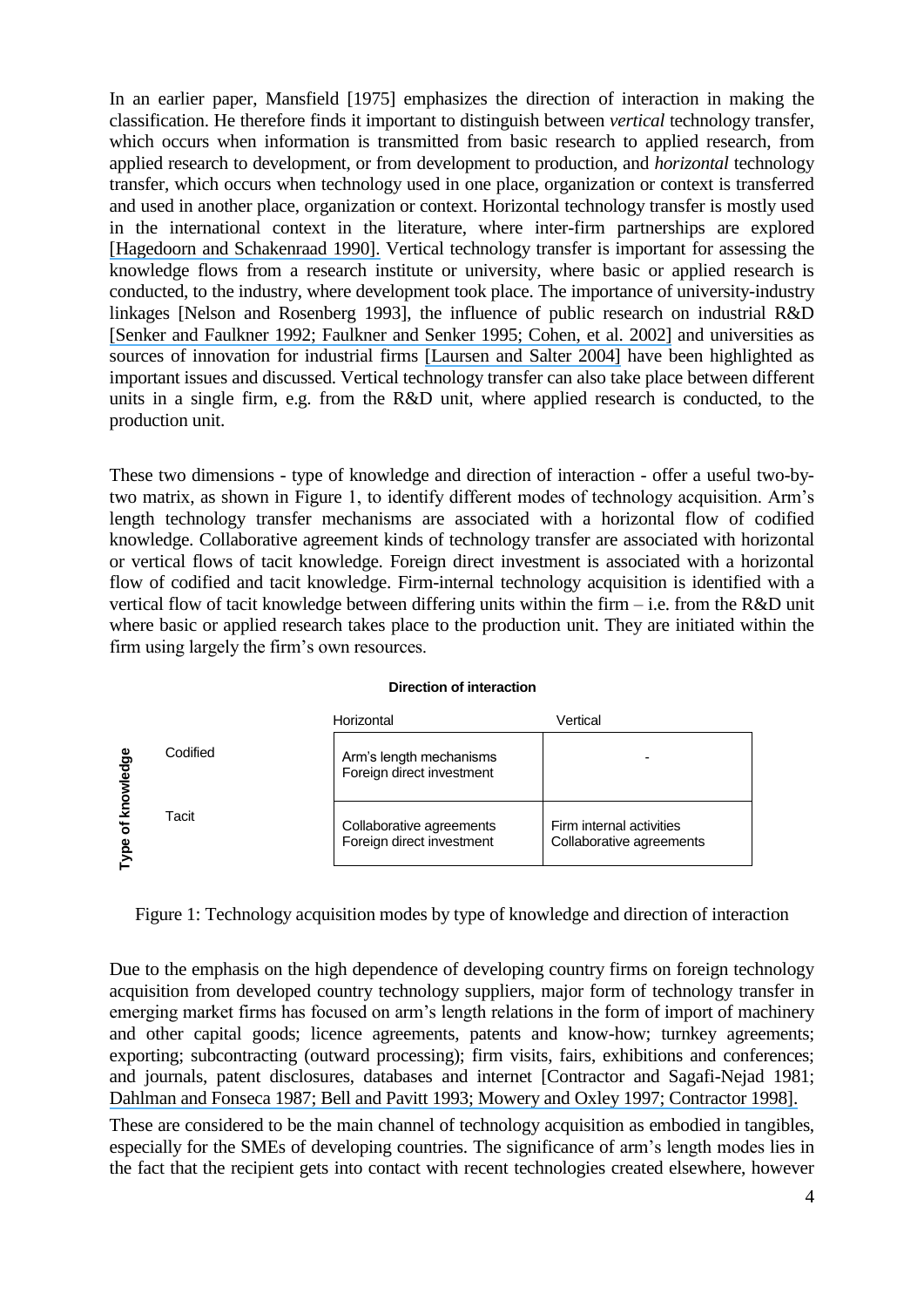the amount of knowledge to be exploited from this activity totally depends on the existence and depth of the recipient's further interactions with the suppliers that it will form as a part of its informal networks. Moreover, the existence, depth and any possible satisfactory exploitation of knowledge spillovers from interactions is highly related to the skills and background of the people in the recipient. Beyond that, license agreements, for instance, may contain restrictive clauses in relation to the rights of the licensee to export, to conduct and/or use independent research, and tie-in clauses, whereby the licensee has to purchase inputs from the licensor and so on [\[Stewart 1985\].](https://www.researchgate.net/publication/5222240_International_Technology_Transfer_Major_Issues_and_Policy_Responses?el=1_x_8&enrichId=rgreq-4903464d-8dc4-4b0b-b53a-b531437bb817&enrichSource=Y292ZXJQYWdlOzI1NzQ3MzYyNjtBUzoxNzM1NDQ5NzM1NDU0NzJAMTQxODM4Nzc1NDA1Mg==) These restrictions are expected to have negative influences on the improvement of technological capabilities of the recipient firm.

As a response to the demands of the knowledge-based economy, firms have begun to search for new external knowledge through networking. Collaborative agreements between firms and among firms and other organisations have become means targeting the continuity of technological development within the firm and consisted of subcontracting (original equipment manufacturing), technical assistance and cooperation, strategic technology alliances [Contractor and Lorange 1988; Lorange and Roos 1993; Hagedoorn 1993; Mytelka 1991, 2001; Narula 1996; Inkpen 1998; Narula and Sadowski 2002].

Probably one of the most realized form of technology acquisition in the emerging markets is subcontracting. Yet, different types of subcontracting occurs at differing depths of interaction Radosevic [1999]. In its simplest form as *outward processing,* where the manufacture of (not the whole product but) parts, components, assemblies to be incorporated into a product [Radosevic 1999], has been one of the major modes of technology acquisition in the early stages of development in emerging market SMEs. We classify this under arm's length activities in this research. Other forms of subcontracting which involve collaboration with the foreign partner is *Original Equipment Manufacturing (OEM)*, the production of whole finished products to the precise specification of the foreign contractor, and the contractor then sells the product under its own brand name and as Hobday [1995] observed in East Asian firms, OEM often involves the foreign partner in selection of the capital equipment and the training of managers, engineers and technicians, as well as advice on production, financing and management. Thus, OEM relations allow for horizontal flows of tacit knowledge as well as codified knowledge. *Own Design Manufacturing (ODM), a* step after OEM, involves design and manufacture of products with little or no assistance from the main firm showing the internalisation of sophisticated design skills of products, and sometimes complex production technologies, on the part of the subcontractor [\[Hobday](https://www.researchgate.net/publication/200465580_Innovation_in_East_Asia_The_Challenge_to_Japan?el=1_x_8&enrichId=rgreq-4903464d-8dc4-4b0b-b53a-b531437bb817&enrichSource=Y292ZXJQYWdlOzI1NzQ3MzYyNjtBUzoxNzM1NDQ5NzM1NDU0NzJAMTQxODM4Nzc1NDA1Mg==) 1995]. Particularly in the advanced materials industry in Turkey all three forms of subcontracting is realized under *Direct Offset Agreements<sup>2</sup> (DOA)* in relation with strategic industries such as defence, electronics and electric equipment, machinery and aerospace.

Technical assistance and co-operation is another widely used form of technology acquisition in the emerging market SMEs. It can be received from an organization – i.e. a university, research institute or another firm, on a formal contract basis, as well as from an individual person (i.e. a consultant). Its main difference from a strategic alliance is that the acquisition of knowledge is generally a one-way flow of knowledge from knowledge supplier to the firm. A strategic alliance is a rare form of technology acquisition particularly in SMEs since it necessitates great effort into

 $\overline{a}$ 

<sup>&</sup>lt;sup>2</sup>An *Offset Agreement* is a counter contract to a military export sale negotiated separately between the foreign purchaser, usually a foreign government, and the US exporter as a condition of the export sale. (DoC, downloaded in 2001b).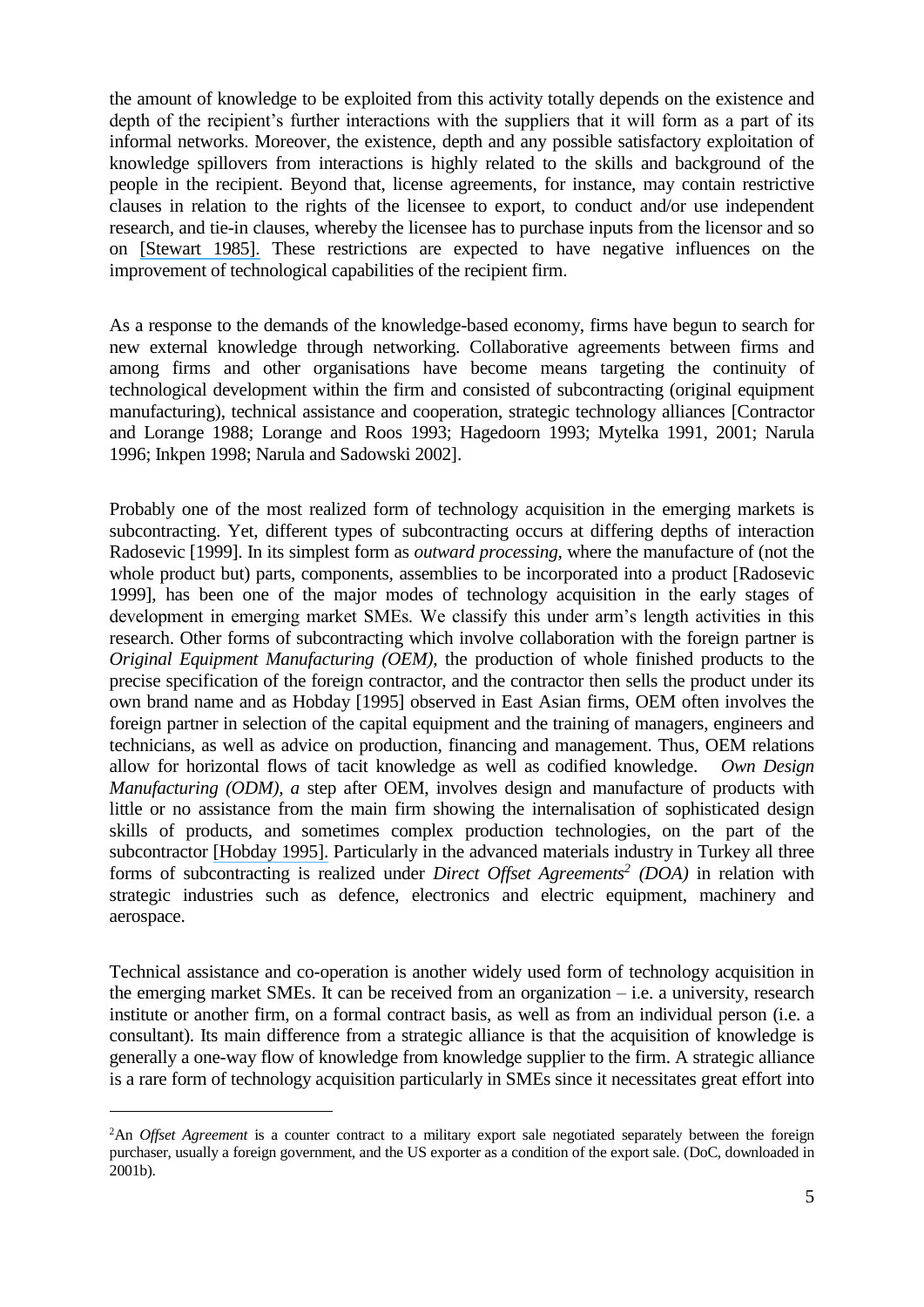a strategic partnership as two-way relationships focused on joint knowledge production and sharing, as opposed to one-way knowledge transfer, putting the emphasis on technology and R&D alliances [\[Freeman and Hagedoorn 1994; Mytelka 2001; Narula and Sadowski 2002\].](https://www.researchgate.net/publication/222459831_Catching_up_or_falling_behind_Patterns_in_international_interfirm_technology_partnering?el=1_x_8&enrichId=rgreq-4903464d-8dc4-4b0b-b53a-b531437bb817&enrichSource=Y292ZXJQYWdlOzI1NzQ3MzYyNjtBUzoxNzM1NDQ5NzM1NDU0NzJAMTQxODM4Nzc1NDA1Mg==)

Foreign direct investment (FDI) has been investigated as a source of technology transfer and knowledge spillovers for developing country firms that are expected to induce modernisation of these firms by forcing them to keep pace with the competition imposed by the presence of foreign firms, to improve their innovative efforts and catch-up with the advanced countries. This form of technology transfer involves wholly-owned subsidiaries and majority joint ventures as well as brain gain (and brain re-gain). For instance when compared to turn-key technology acquisition projects, FDI facilitated catching-up in Latin American countries [von Tunzelmann 1995].The investor going through FDI has to decide on the entry mode choice, that is between a wholly-owned subsidiary and a majority joint venture; however the technological intensity of the industry in which FDI takes place has been said to discourage joint ventures in favour of whollyowned subsidiaries [\[Mutinelli and Piscitello 1998\],](https://www.researchgate.net/publication/223952229_The_entry_mode_choice_of_MNEs_An_evolutionary_approach?el=1_x_8&enrichId=rgreq-4903464d-8dc4-4b0b-b53a-b531437bb817&enrichSource=Y292ZXJQYWdlOzI1NzQ3MzYyNjtBUzoxNzM1NDQ5NzM1NDU0NzJAMTQxODM4Nzc1NDA1Mg==) partly because the vast majority of foreign companies also prefer to bring in their own process technology and knowledge to their own subsidiaries under their total control, and thus the knowledge transfer takes a one-way shape. FDIs are mostly paired with multinational companies in the existing literature, since most of the traditional FDIs come from large companies in the form of a package of technology. Under the effects of financial globalization, FDI expanded much more rapidly than trade during the 1980s, and on balance followed a Myrdalian pattern of flowing much faster to the world's financial centres than to the needier parts, e.g. the USA was the major beneficiary of net inflows of capital during the 1980s [von Tunzelmann 1995]. However, until very recently Turkey did not enjoy the benefits of FDI. Therefore, during the time period studied in this research, FDI type of technology acquisition is very numbered.

Finally, there is an overlooked mode of technology acquisition that is relevant to developing country firm. Reverse-engineering and imitation facilitate catching-up through internalisation of technological knowledge as in the case of Korea and Taiwan when compared to turn-key technology acquisition projects [von Tunzelmann 1995]. We call these activities 'firm internal activities'. Reverse engineering is essentially imitation and adaptation of acquired technology without any formal agreement with the original innovator. It involves stripping down innovative products or processes and finding out how they work [Pavitt 1985]. It may involve either a considerable accumulation of technological capability in the recipient as a background or intense interactions with knowledgeable organizations to be able to further the activity. The latter have been largely observed in the Turkish materials SMEs. Especially reverse engineering on high technology production methods needs support beforehand or during the process. It has also been a common exercise that innovative firms start R&D projects of their own in the firm to produce new products or processes. Although earlier this concept was mostly associated with developed country firms, high and medium technology firms in the developing countries have also increasingly started on such activities. Launching an in-house R&D project certainly depends on the level of core capabilities in the firm, the key complementary asset being a skilled workforce that is able to carry on the task. It may involve intense interactions with other organizations to be able to further the activity, depending on the capability level of the firm and the disclosure of project details.

As a result, modes of technology acquisition based on collaborative interactions such as strategic alliances, R&D co-operations, etc. are always regarded to be more valuable than simple arm's length transfers such as import of machinery, since the former involves a considerable amount of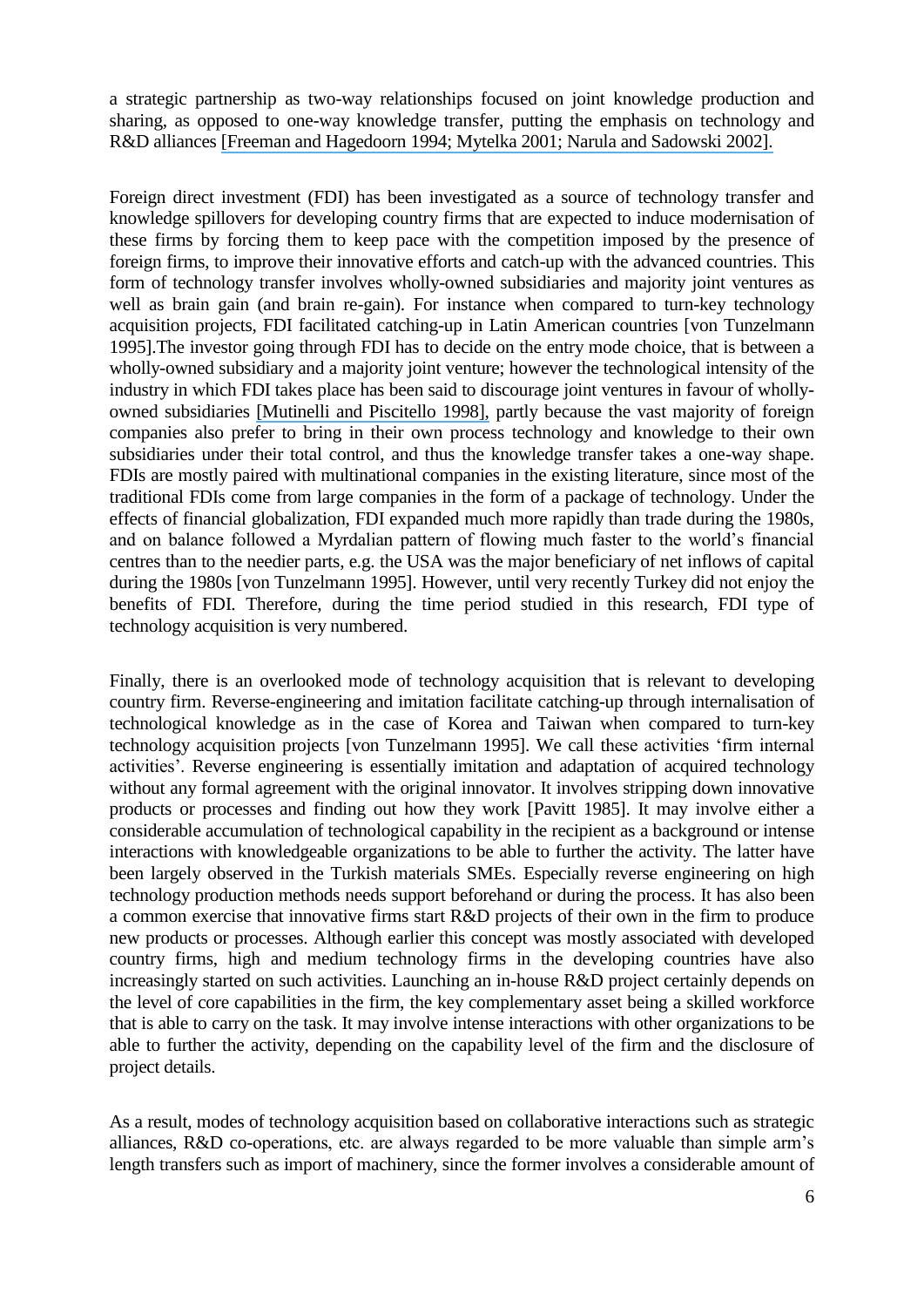tacit knowledge acquisition/exchange and transfer among the parties. Moreover, the effectiveness of external knowledge and technology acquisition depends, *ceteris paribus*, on the absorptive capacity of the recipient firm and the level of technological development of the industry and even the host country [Contractor and Sagafi-Nejad 1981, Contractor 1998].

# 2.2 Absorptive Capacity

The degree of catch-up and speed to innovativeness is largely a function of the rate of capability acquisition and accumulation [Zahra and Nielsen 2002; Lee and von Tunzelmann 2005; Mahmood, et al. 2011]. To complement the technology acquisition process, firms need to be able to absorb the externally acquired technology in order to make use of it. The successful exploitation of externally acquired technology requires some level of 'absorptive capacity' within the firm. Cohen and Levinthal [1990: 128] first defined absorptive capacity as "the ability of a firm to recognise the value of new, external information, assimilate it, and apply it to commercial ends". They stated that it is largely a function of the firm's level of prior related knowledge and characteristics of the firm's learning environment that influence the investments in R&D in the firm. Their outcome is supported by data from the high-tech sectors of pharmaceuticals and biotechnology in an advanced country, the USA. Cohen and Levinthal's [1990] seminal paper paved the way for further discussion, reconceptualization and contributions to the concept. Remaining in the context of advanced country industries Lane and Lubatkin [1998] stress the role of learning based on knowledge in the firm and organizational structure rather than purely focussing on R&D in operationalizing the construct. Zahra and George [2002] stressed on the multidimensional character of the concept and differentiated between the potential absorptive capacity to acquire and assimilate knowledge and realized absorptive capacity to transform and exploit knowledge. Thus, absorptive capacity concept mostly is associated and preceded with the conduct of R&D and learning in the advanced countries.

In advanced countries, the technology trajectory in that context tends to evolve and mature over time in roughly three subsequent stages: during the first stage the new product has been generated in a *fluid* phase during which product and market uncertainty prevails; this is followed by a *transition* stage where some standardization regarding the components, market needs takes place and finally in the last stage the product settles in the market and then matures whereby emphasis on production technology emerges [Utterback and Abernathy 1975; Afuah and Utterback 1997].

In the developing countries, on the other hand, it is argued that the trajectory exhibits a reversed structure to that of advanced countries. Kim's [1997a, 1998] observations from Korean firms suggest that the trajectory of an innovation flows the route from imitation to innovation, the imitated substance generally being a product brought onto the market in an advanced country which is then acquired by the catching-up firm mostly in the form of import of product/process.

In Kim's examples there exist considerable in-house effort inside the firm (i.e. reverseengineering of the product acquired from abroad in an effort to rebuild it) supported by intensive in-house R&D activity and sometimes also supported by collaboration with the domestic research organizations that leads to assimilation of the externally acquired knowledge and further on extending to the introduction of other novel products onto the market. Hobday's [1995, 1995a] observations from other South East Asian firms (i.e. firms in the electronics industry in Taiwan, Singapore, Hong Kong and South Korea) suggest that the route to product improvement and development in the firm is generally associated with subcontracting types of relationships, the firm being the subsidiary of an advanced country firm. The deeper the degree of subcontracting (i.e. from outward processing to own brand manufacturing) the more the gains for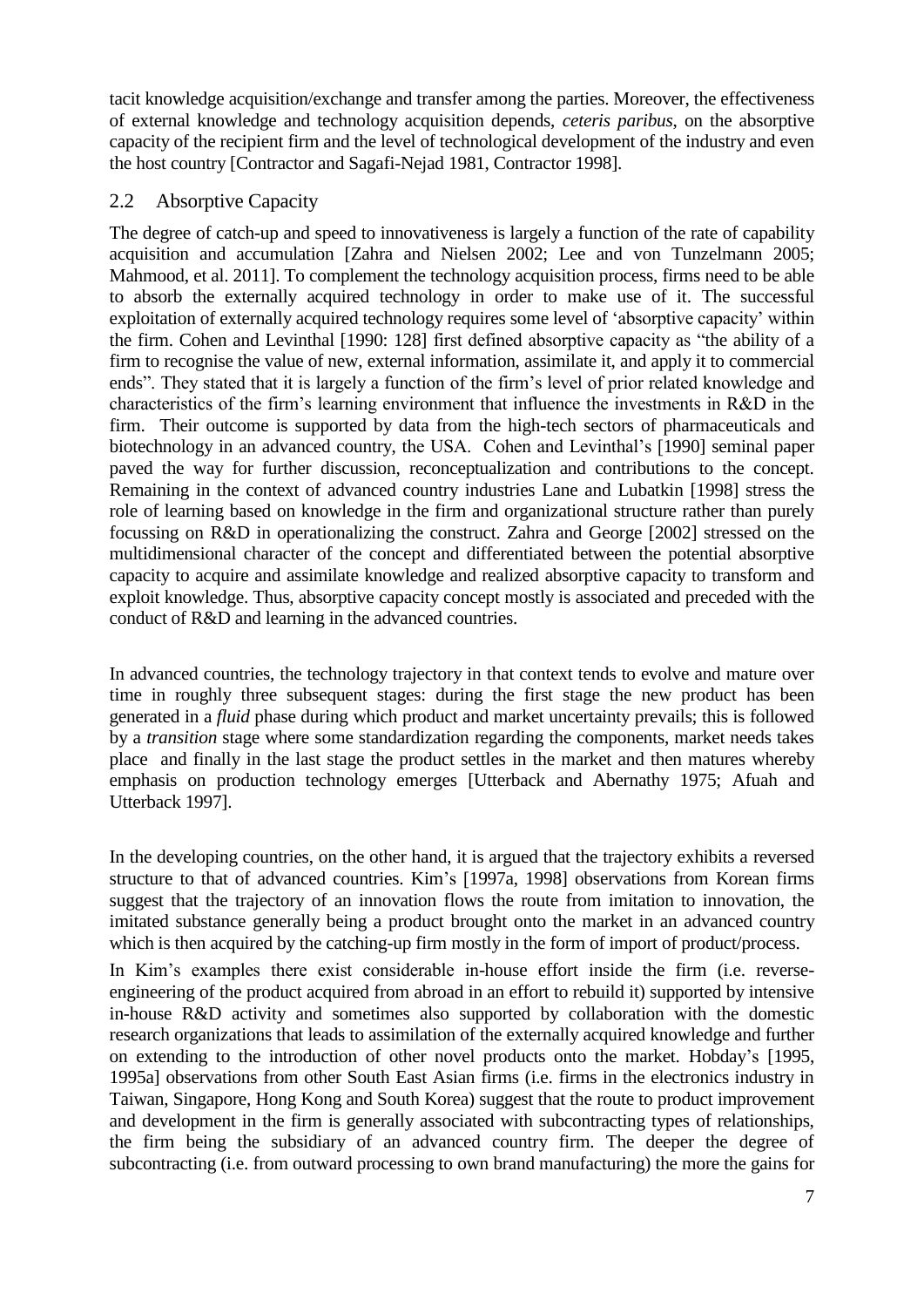the catching-up firm. Most of the time, these contractual types of relationships (i.e. subcontracting, licensing) co-exist with the internal efforts of the firm in the intermediate stage of assimilation [Amsden 1989; Hobday, [et al. 2004; Ariffin and Figueiredo 2004\].](https://www.researchgate.net/publication/44819561_Asia) At this stage, firms improve their "ability to make effective use of technological knowledge in efforts to assimilate, use, adapt and change existing technologies" [\[Kim 1997a: 86; Bell and Pavitt 1993\].](https://www.researchgate.net/publication/31462358_Technological_Accumulation_and_Industrial_Growth_Contrasts_Between_Developed_and_Developing_Countries?el=1_x_8&enrichId=rgreq-4903464d-8dc4-4b0b-b53a-b531437bb817&enrichSource=Y292ZXJQYWdlOzI1NzQ3MzYyNjtBUzoxNzM1NDQ5NzM1NDU0NzJAMTQxODM4Nzc1NDA1Mg==)  To build up and strengthen such capabilities internally firms need a *prior/existing knowledge base* and they also need an *intensity of commitment* to carry on building up such capabilities with determination [\[Cohen and Levinthal 1990; Kim 1997, 1998, 1999\].](https://www.researchgate.net/publication/220019726_) Prior knowledge base of the firm could be identified by the strength of human resources and capital resources in the firm. Human resources are associated with researchers in the firm as well as the managerial capabilities [\[Rosenbloom 2000; Adner and Helfat 2003; Sirmon and Hitt](https://www.researchgate.net/publication/246850966_Leadership_Capabilities_and_Technological_Change_The_Transformation_of_NCR_in_the_Electronic_Era?el=1_x_8&enrichId=rgreq-4903464d-8dc4-4b0b-b53a-b531437bb817&enrichSource=Y292ZXJQYWdlOzI1NzQ3MzYyNjtBUzoxNzM1NDQ5NzM1NDU0NzJAMTQxODM4Nzc1NDA1Mg==) 2009]. Intensity of effort (commitment) in the firm could be identified by continuously investing in R&D and design activities, conducting preparatory searches prior to technology acquisition and labour mobility [\[Cohen and Levinthal 1990; Kim](https://www.researchgate.net/publication/220019726_) 1997, 1998, 1999]. The complementarities between the external acquisition of technology and internal processing of knowledge help to create conditions conducive to innovation in the emerging market firm.

## 2.3 Conceptual Framework

Drawing on these earlier contributions, the pattern of relationships between external technology acquisition, absorptive capacity and innovation in an emerging market country firm is conceptualized as shown in Figure 2. We ask the research question "How does the mode of technology acquisition influence innovativeness in the materials industry in Turkey?"

The previous research suggests that the firm's absorptive capacity plays a critical role in the innovativeness of the firm. This research aims to contribute in advancing our understanding of the way(s) existing knowledge base and intensity of effort in the firm complement knowledge flow into the firm so that innovation occurs. The conceptual model of this research proposes to detail the role of the interaction between knowledge acquisition and absorptive capacity on firms' innovativeness. The main contribution of this conceptual model lies in its conduct of the mediating role of the elements of absorptive capacity on the relationship between technology acquisition modes and the innovativeness of the firm over time.



Figure 2: Conceptual framework of the research.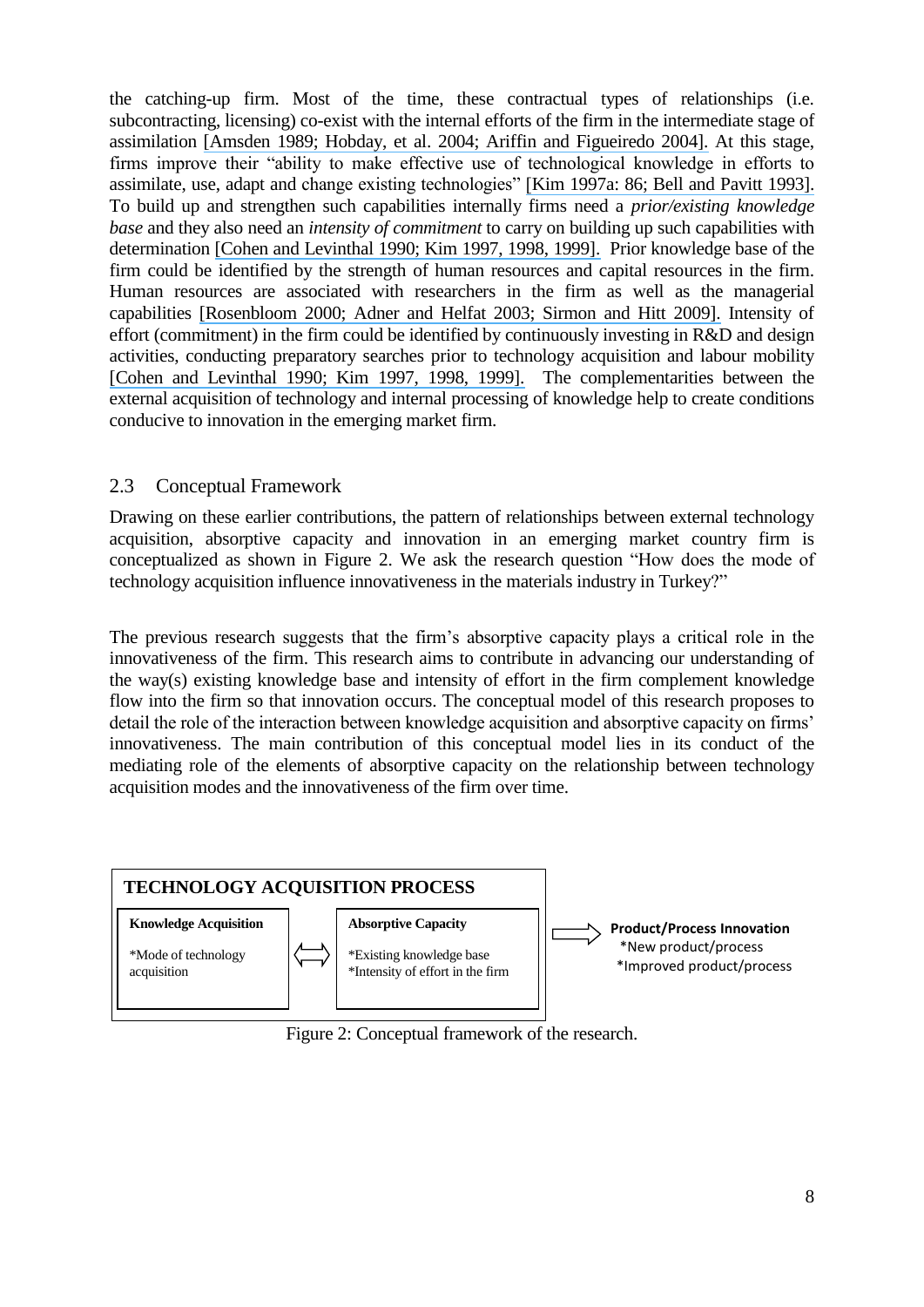# 3 Advanced Materials Sector in Turkey<sup>3</sup>

The advanced materials sector involves manufacturing of metals, ceramics, composites and polymers.<sup>4</sup> Starting from the 1970s, there has been an accelerating increase in the study and applications of advanced materials in the universities and industry in the developed parts of the world. These materials started replacing the traditional materials (e.g., iron, standard steel, copper, aluminium, etc.) in mostly high technology applications. Today, it has evolved into a science-based, knowledge intensive and high value-added sector, which delivers products for almost all other industries, from automotive to aerospace, telecommunications, energy, electronics, chemicals, defence, biomedical, machinery and textiles. Thus, the sector distinguishes itself as a sector, which can connect its own dynamism to other related manufacturing sectors. This arises mainly due to the increasing cost-effectiveness and highperformance of advanced materials in comparison to traditional materials. Based on the kind of product, the materials production can be broadly classified into two: 5

1. Products identified by their structural<sup>6</sup> properties (e.g., powder metallurgy parts and fiberglass, ceramic refractory) and by the use of medium technology processes in production (e.g., wet/dry/hydraulic pressing, sintering, casting, etc.); and by their application in medium technology sectors, such as ferrous and non-ferrous metal parts for the automotive sector, iron and steel, standard glass and ceramic sectors, standard electronics, etc.

2. High technology products (e.g., optical fiber, fiber-reinforced composites, technical ceramics such as piezoelectric, oxygen sensors, ultra-hard thin-film ceramic coatings), identified by their functional<sup>7</sup> properties and by the use of higher technology processes (e.g., injection moulding, resin transfer moulding, ion implantation, chemical vapour deposition, magnetron sputtering, plasma enhanced vapour deposition, etc.) and use of R&D; and by their application in high technology sectors such as telecommunications, complicated electronics, defense and aircraft, etc.

Turkey showed a steady change in its industrial specialisation patterns from resource-based to traditional products (from the beginning of the 1960s to the end of the 1980s) and then to medium technology products (from the 1980s to mid 2000s). The exports of structural materials have increased considerably from 2000 to 2005 due to favourable conditions in the automotive industry, which is the main buyer for iron and copper based powder metal parts. More than half of the exports of functional materials are of fibre optics. Technical ceramics

 $\overline{a}$ 

Small metal powder metallurgy parts in Division 25 – manufacture of fabricated metal products, except machinery and equipment under Class: 2591 – forging, pressing, stamping and roll-forming of metal; powder metallurgy.

Fibreglass, ceramic refractories and technical ceramics in Division 23 – manufacture of other non-metallic mineral products under Class: 2310 – manufacture of glass and glass products; Class 2391 – manufacture of refractory products and Class: 2393 – manufacture of other porcelain and ceramic products, electrical insulators and insulating fittings of ceramics, ceramic and ferrite magnets, ceramic laboratory, chemical and industrial products (i.e., ultrahard thin-film ceramic coatings). Fibreopticcables in Division 27 – manufacture of electrical equipment under Class 2731 – manufacture of fibre optic cables.

<sup>5</sup> This classification also prepared the basis for studying and comparing two different segments namely mature technology firms and science-based technology firms, in the Turkish advanced materials sector.

<sup>&</sup>lt;sup>3</sup> This section is taken from Yoruk [2011].

<sup>4</sup> It is not possible to classify these products directly within industrial classifications such as ISIC, NACE, etc. They are rather dispersed in different divisions and groups, creating a major obstacle for obtaining any kind of data on these products. A basic guideline on where these products may fit into ISIC Rev.4 may appear as below:

<sup>6</sup> Structural properties of a material refer to mechanical properties such as high strength, high-temperature strength, wear resistance and lightweight.

<sup>&</sup>lt;sup>7</sup> Functional properties of an advanced material refer to the physical, chemical and biological functions possessed by the material. These may relate to high thermal conductivity or insulation, high electrical conductivity or resistance, high chemical stability, piezoelectricity, corrosion resistance, biocompatibility, etc.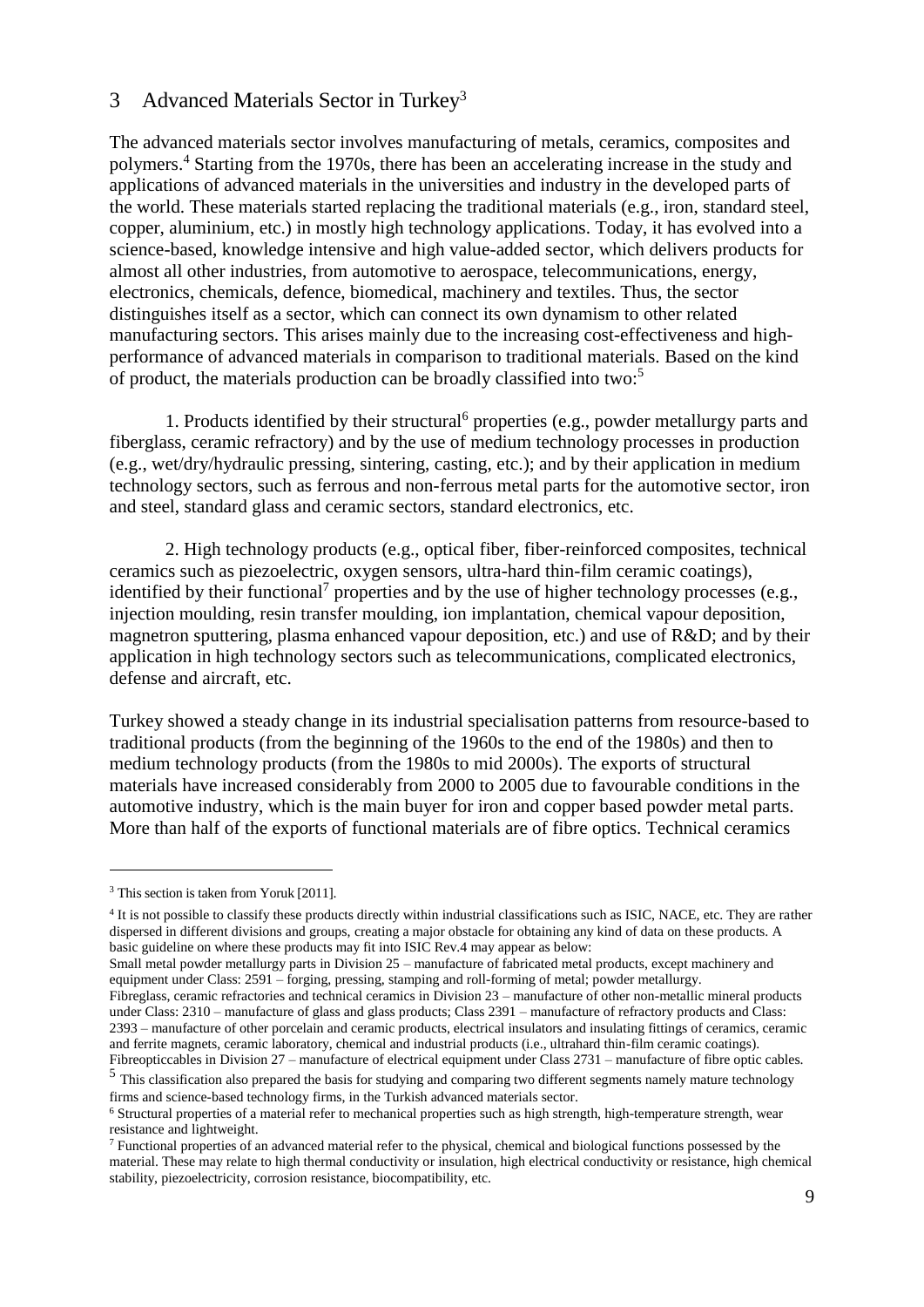account for less than half. And among the technical ceramics, exported items fall into medium technology category products such as fuse insulators and aluminium oxide parts. Despite that, the materials sector in Turkey is more import-oriented than export-oriented. Demand for functional materials is mostly covered by imports and its domestic production meets internal demand with negligible rates of export.

## 4 Methodology

## 4.1 The Sample

 $\overline{a}$ 

The sample formation procedure involved several steps: (i) selection of firms of which the knowledge acquisition activities would be enquired, (ii) face-to-face questionnaire implementation at selected firms, (iii) data processing and formation of the dataset based on knowledge link, through which the knowledge has been acquired, being the unit of analysis.

The firms were selected using several means of information channels: Consultations with TTGV<sup>8</sup>, TUBITAK-TIDEB<sup>9</sup> and other key experts at research institutes in Turkey. One-page pilot questionnaire was implemented, enquiring about firm activities and process technologies. 19 firms out of 75 responded. The results from this survey highlighted that the sample could be grouped into two as (i) 10 science-based firms producing high-complexity novel products with high-technology processes,<sup>10</sup> and (ii) 9 traditional firms producing relatively conventional products with mature technology processes.<sup>11</sup> Also, science-based technology firms were distinguished from the others, with their percentages of researchers and engineers in total employees being above 20%. On the other hand, to put the comparison on an acceptable basis and to be able to interpret the collected data, commonalities between them are concerned only with privately owned, small and medium scale family firms from the materials sector. All firms have employees under 500 as fits the definition of an SME from the employment point of view. The data were collected through face-to-face semi-structured interviews in June 2001 with key informants such as managers, chief engineers of production and especially R&D units in the firms.

In processing the data, to start with, the 'technology project' concept was brought into the analysis as an intermediate tool to dig into the knowledge links of firms associated with each project. The questionnaire was purposefully arranged to seek information in that context. Technology project is defined as any type of firm activity that the firm undertakes for acquiring technology, as well as the specific production and research activities with knowledge flows. Therefore, within each firm, the acquired information was listed with respect to each of a sequence of 'technology projects' through the lifetime of the firm. This provided a total of 289 technology projects spreading over 35 years, with the earliest establishment of a firm in 1967.12

<sup>8</sup> TTGV (Turkish Technology Development Foundation) is a World Bank sponsored NGO in Turkey.

<sup>&</sup>lt;sup>9</sup> Turkish Institute of Science and Technology branch giving support to SMEs.

<sup>&</sup>lt;sup>10</sup> For instance, the use of the physical or chemical vapour deposition technique for production of ultra thin film ceramic coatings on metal or glass surfaces; production of optical fibre; production of small intricate technical functional ceramic parts by injection moulding methods for use in electronics, biomedical, steel industries; production of polymer matrix composites for use in defence and aerospace industries, etc.

 $11$  For instance, a hydraulic press for production of metal powder composite parts produced especially for the automotive and manufacturing cutting tool industries; production of fibreglass, etc.

<sup>&</sup>lt;sup>12</sup> To eliminate as much as possible the recall problem with regard to earlier acquaintances of firms, predominantly family-run enterprises with unbroken institutional memories have been selected. Vast majority of the managers in the sample firms have been managing the firm since its establishment. In a few older firms, the son or daughter of the owner took over the managerial position,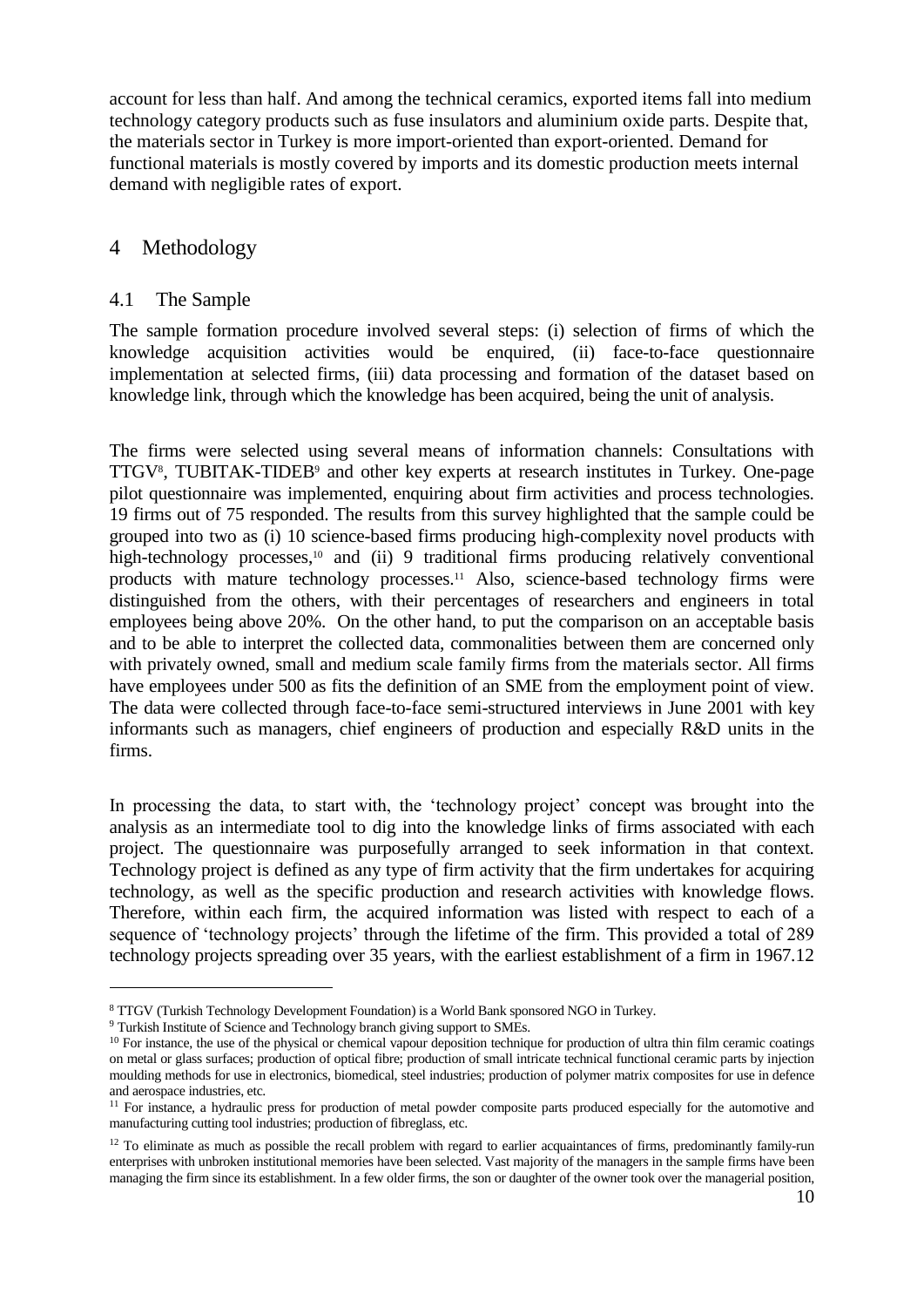Further on, within each technology project information about the knowledge links has been enquired. The data were processed into a panel data structure where each observation was associated with a 'knowledge link'. A 'knowledge link' is defined as kind of interaction between the firm and any one of the external partners of the firm through which primarily knowledge is transferred to the firm by any means of technology transfer within a particular technology project. The domestic or foreign partner may be another firm or an institute in the form of a knowledge supplier. Knowledge links are attributes of technology projects; and there may be more than one knowledge link attached to a technology project, simply because in one project there may be different kinds of links with different types of partners. For instance, production of a new product in the firm might be conducted in a way that involved knowledge links with (i) a university department, (ii) a customer firm, and along with (iii) contributions from the firm's own R&D unit. In that particular case, there would be three knowledge links associated with theone technology project. Therefore, within each technology project, information was sought about what technology was acquired and how through each of several 'knowledge links' involving different sources. There were between one and five actively performed links per project, and the total of 289 technology projects provided a total of 408 observations of knowledge links (which formed the panel dataset). In proposing the 'knowledge link' concept, there was one objective in mind. It would increase the number of observations and indeed allow for the data to be configured in the way that they could be used in econometric analyses. It is useful in finding and highlighting the details about each single interaction of firms and studying them in quantitative analyses, which would not be possible if the 'firm' were to be used as the unit of analysis.

## 4.2 Measures

 $\overline{a}$ 

**Dependent variable.** We use the type of innovation (INNOVATION) the firm has conducted as the dependent variable, which indicates whether the firm developed new products/process, improved its existing products/process, or conducted no innovation. Approximately, one fifth of the links in the sample improved and developed products/process in the firms for the period examined (23% and 24% respectively). The industrial segments differ with respect to newly developed products/processes (30% in science-based segment of the industry, 17% in the maturebased segment).

**Explanatory variables**. Three elements are used for analysing the technology acquisition process in accordance with the conceptual model in Figure 2. These are the mode of technology acquisition, the existing knowledge base in the firm, and the intensity of effort by the firm. In this research, three variables are used to explain the existing knowledge base in the firm is operationalised through three variables, while to explain the intensity of effort by the firm four variables are used. Technology acquisition modes are operationalized by one variable. All variables are categorical variables.

*Existing knowledge base in the firm* is defined, in this research, as the already acquired stock capabilities held by the firm. As the first element of absorptive capacity of the firm, they refer to the level of its prior related knowledge [\[Cohen and Levinthal 1990\].](https://www.researchgate.net/publication/220019726_) In this research, as largely drawn from Kim [1998] and as explained in section 2.2, they aim to explain mainly the tacit component of capabilities embodied in human capital. They are identified as *manager* 

but in such cases it was possible to meet and interview the first generation manager as well. Additionally, frequent opportunities to meet chief engineers of production and especially R&D units, who in some cases worked in the firm since its establishment, were always taken.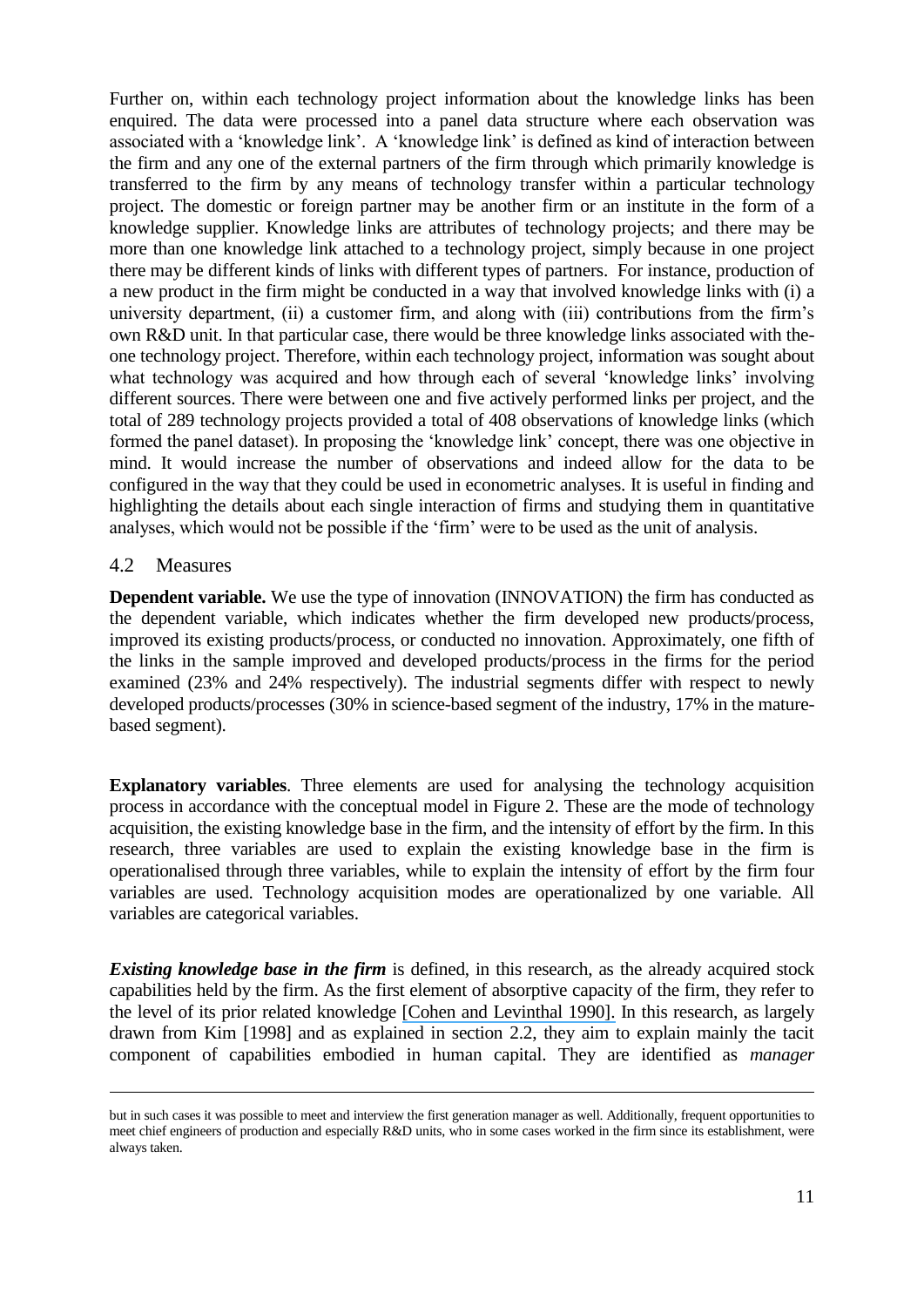*qualifications related to education and academic research experience* (MANACD) and *manager qualifications related to industrial experience* (MANIND). They intend to capture the importance of managerial influence on creating a knowledge base for the firm. Entrepreneurial leadership is an important factor that creates organizational conditions favourable for learning in the firm. Issues related to learning in the firm, such as the selection of technology to be acquired, gaining expertise in the technology already being used in the firm and the ability to solve existing problems with the technology used, are much related to the managerial knowledge base, especially in SMEs. *Percentage of researchers and engineers in total employees* (PRES) is used to measure the amount of skilled labour in the firm where the tacit knowledge is embodied.

*Intensity of effort by the firm* is defined as the firm's efforts towards internalisation of knowledge acquired from the technology acquisition process. It is the second major element of the absorptive capacity of a firm. It aims to explain the commitments of the firm towards continuous knowledge acquisition and creation as explained in Cohen and Levinthal [1990]. Such commitment needs concrete acts to prove to be successful. As explained in section 2.2 above and drawn from Kim [1998], these may include issues related to preparatory measures prior to acquisition of technology, labour mobility, R&D and design. Four variables are used to explain intensity of effort by the firm. *Search into contributor* (SECONT) and *Search into technology to be acquired from the contributor* (SETECH) are pre-project activities in the form of preparatory efforts undertaken by the firm to find out what kind of product or process technology they will transfer from domestic or foreign contributors and what kind of domestic or foreign contributor they will deal with. *Search into contributor* is considered as simple when the knowledge gathered about the contributor is mostly via Internet search or via activities such as attendance in conferences, fairs and exhibitions, where the level of knowledge needed is relatively lower. It is considered to be experience-based if the firm gathered the information about the contributor from other parties that had collaborations with this particular contributor in the past or if the firm contacted a continuously knowledge-seeking institution such as a university or research institute to get information about the contributor. Similarly, s*earch into technology* is considered as simple search when the information gathered is mostly via Internet search, journals and product leaflets, visits to the technology supplier firm, or only a price comparison with substitutes for the technology. It is considered to be knowledge-based and deep if the firm contacted especially the provider of the technology or another knowledge holding body about this particular technology to get information about the technology to be acquired. *R&D activities* (RND) stand for the firm's efforts put into research activities with regard to each link. Such activities differ in application. For instance, a firm may have its own R&D unit on its premises and be primarily engaged in research activities related to the project. Or, it may take active part in research activities related to the project by using one of the partner's laboratories. Or, R&D conducted elsewhere (mostly in the headquarters of a foreign firm) may find application on the firm's premises. Therefore, R&D conducted primarily by the firm in its own R&D unit is categorised as 'primary' R&D; R&D conducted at the partner's premises where the firm takes an active role is categorised as 'active' R&D; and finally if there is no R&D conducted in the project, category 'none' applies. Finally, d*esign activities* (DESIGN) stand for the firm's efforts put into design activities with regard to each link. These activities differ in content and level. The firm's design activities may solely rely on a customer's recipe. Or, the firm may be creative and achieved the level of capability to originate its own designs. The former is categorised as 'trivial and none', denoting the low level of significance in the firm's design capabilities. The latter is categorised as 'non-trivial', pointing a high level of significance in design capabilities.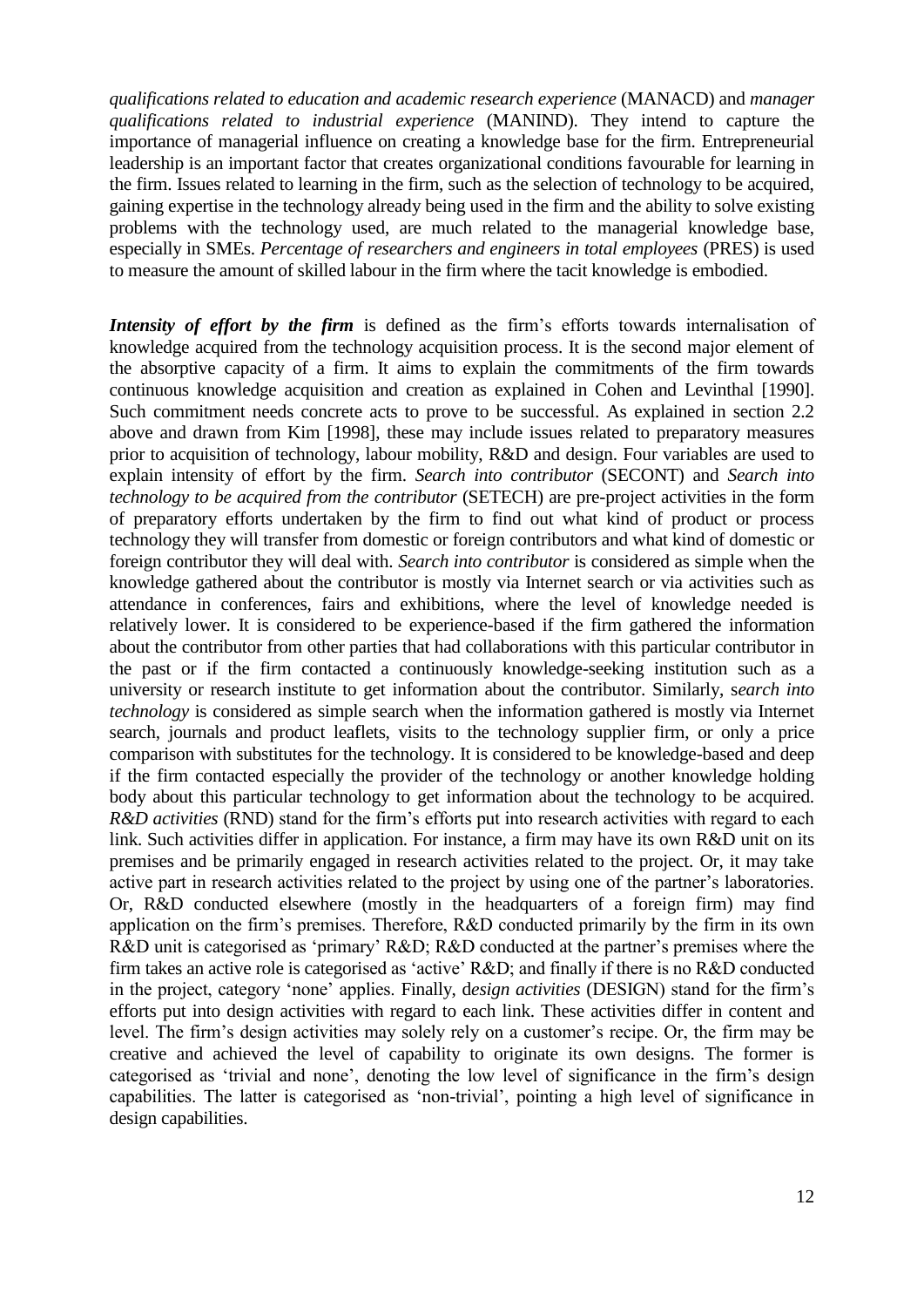The variables for existing knowledge base and intensity of effort by the firm and their categories are shown in Table 1.

| <b>Component</b>                          | Indicator         | Description of the indicator                                                          | Categories of the indicator                                                                                  |  |  |  |  |
|-------------------------------------------|-------------------|---------------------------------------------------------------------------------------|--------------------------------------------------------------------------------------------------------------|--|--|--|--|
| DEPENDENT VARIABLE                        | <b>INNOVATION</b> | Type of innovation                                                                    | New product/process<br>Improved product/process<br>No innovation (base category)                             |  |  |  |  |
| <b>EXPLANATORY VARIABLES</b>              | <b>TECHACON</b>   | Mode of technology acquisition                                                        | Collaborative agreements<br>Firm-endogenous activity<br>Arm's length mechanisms<br>Foreign direct investment |  |  |  |  |
| Existing<br>knowledge base<br>in the firm | <b>MANACD</b>     | Manager<br>qualifications related to<br>education and academic research<br>experience | Degree from a national university<br>Degree from a university abroad<br>No academic degree                   |  |  |  |  |
|                                           | <b>MANIND</b>     | Manager qualifications<br>related<br>to<br>industrial experience                      | Work experience at a domestic firm<br>Work experience at a firm abroad<br>No work experience in the field    |  |  |  |  |
|                                           | <b>PRES</b>       | Percentage<br>researchers<br>of<br>and<br>engineers                                   | equal to or more than 50%<br>less than 50%                                                                   |  |  |  |  |
| Intensity of effort<br>in the firm        | <b>SECONT</b>     | Search into knowledge supplier                                                        | experience-based search<br>simple or none                                                                    |  |  |  |  |
|                                           | SETECH            | Search into technology to be acquired<br>from the supplier                            | knowledge-based search<br>simple or none                                                                     |  |  |  |  |
|                                           | <b>RND</b>        | Intensity of R&D activities                                                           | Primary<br>active<br>none                                                                                    |  |  |  |  |
|                                           | <b>DESIGN</b>     | Intensity of design activities                                                        | non-trivial<br>trivial or none                                                                               |  |  |  |  |

Table 1: Indicators used in the research.

*Mode of technology acquisition* is used in this research to examine whether the acquisition mode has any direct impacts on the innovation types. In the interview questions, the firms were asked about the means of acquisition of current and previous core production technology. The means of collaboration with partners in a particular technology project were also identified. The observed technology acquisition modes are shown in Table 2 as classified according to their organizational context.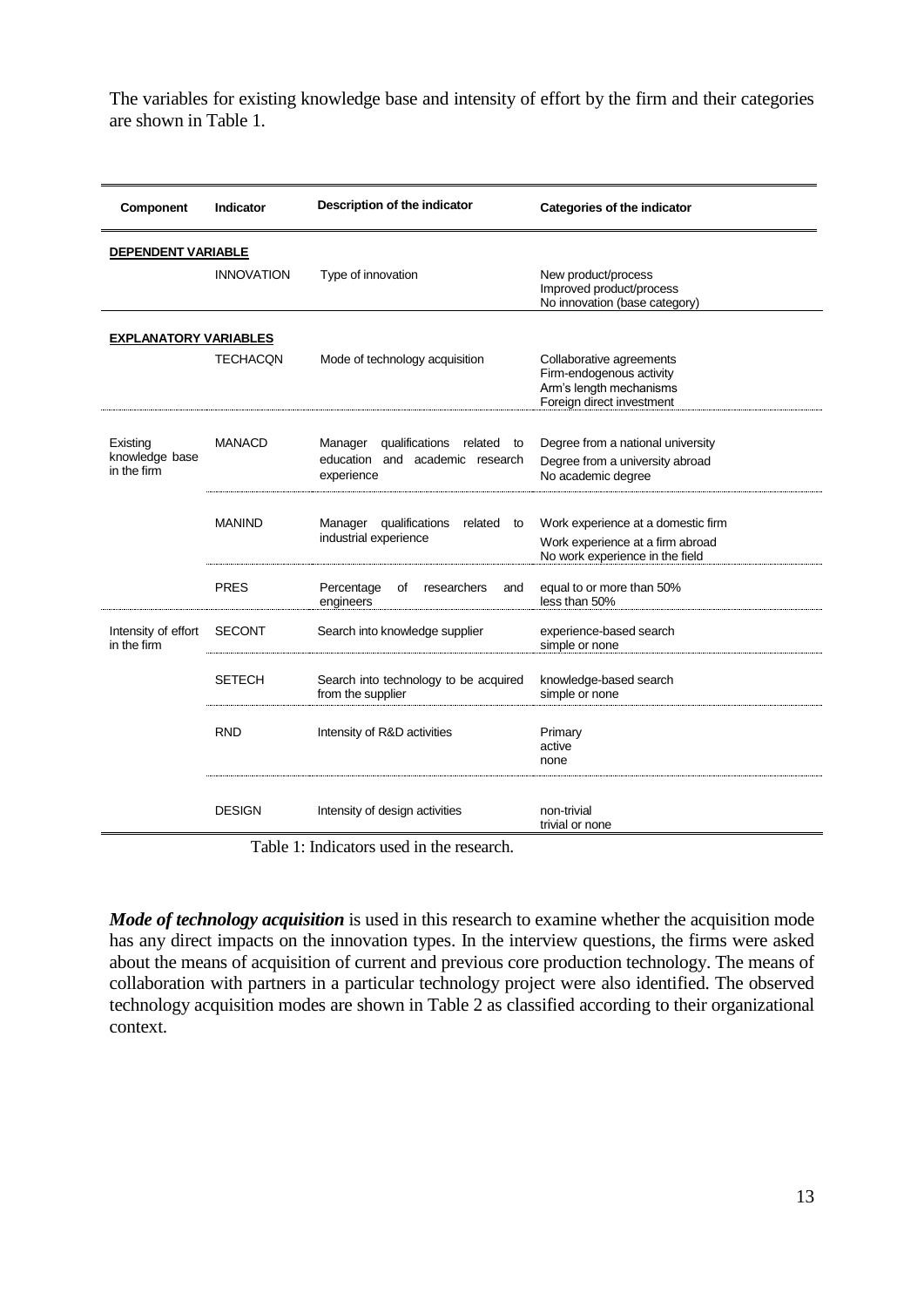| Categories of the variable           |                                                                              |  |  |  |  |  |  |
|--------------------------------------|------------------------------------------------------------------------------|--|--|--|--|--|--|
| 'Mode of Technology Transfer'        | Elaborations to the categories of the variable                               |  |  |  |  |  |  |
|                                      |                                                                              |  |  |  |  |  |  |
|                                      | import of machinery and capital goods                                        |  |  |  |  |  |  |
| External: Arm's length activities    | licence agreement with import of machinery                                   |  |  |  |  |  |  |
|                                      | licence agreement with import of machinery & know-how                        |  |  |  |  |  |  |
|                                      | know-how transfer                                                            |  |  |  |  |  |  |
|                                      | journals, databases, patent disclosures, internet search                     |  |  |  |  |  |  |
|                                      | firm visit, conferences, fairs and exhibitions                               |  |  |  |  |  |  |
|                                      | inter-firm marketing alliance                                                |  |  |  |  |  |  |
|                                      | exporting                                                                    |  |  |  |  |  |  |
|                                      | turnkey agreements                                                           |  |  |  |  |  |  |
|                                      | subcontracting: outward processing                                           |  |  |  |  |  |  |
|                                      |                                                                              |  |  |  |  |  |  |
|                                      | inter-firm marketing alliance with knowledge inflow from technology supplier |  |  |  |  |  |  |
|                                      | subcontracting: original equipment manufacturing and direct offset           |  |  |  |  |  |  |
| External: Collaborative agreements   | consultancy                                                                  |  |  |  |  |  |  |
|                                      | external problem-solving activity                                            |  |  |  |  |  |  |
|                                      | technical assistance and co-operation                                        |  |  |  |  |  |  |
|                                      | customer-oriented product development                                        |  |  |  |  |  |  |
|                                      | inter-firm strategic technology alliances                                    |  |  |  |  |  |  |
|                                      | firm-research institute technology partnering                                |  |  |  |  |  |  |
|                                      | firm-university technology partnering                                        |  |  |  |  |  |  |
|                                      |                                                                              |  |  |  |  |  |  |
| External: Foreign Direct Investment  | joint ventures                                                               |  |  |  |  |  |  |
|                                      | subsidiaries                                                                 |  |  |  |  |  |  |
|                                      | brain gain and re-gain                                                       |  |  |  |  |  |  |
|                                      |                                                                              |  |  |  |  |  |  |
| Internal: Firm-endogenous activities | in-house problem-solving activity                                            |  |  |  |  |  |  |
|                                      | reverse engineering                                                          |  |  |  |  |  |  |
|                                      | in-house R&D project                                                         |  |  |  |  |  |  |

Table 2. The variable Mode of Technology Acquisition (TECHACQN) and its categories

Modes of technology acquisition are categorized as external and internal. Technology projects with external acquisition modes always required involvement of a partner in the project, such as a university, research institute, and another firm or technology supplier. In line with the existing literature, external modes of technology transfer are further divided into three: (i) Arm's length activities, where the knowledge acquired is mostly codified and uni-directional from the supplier to the firm; (ii) Collaborative agreements, where the knowledge acquired is mostly from person (team) to person (team), having a bi-directional character between the partners; and (iii) Foreign Direct Investment, where knowledge is acquired via equity-based interactions and brain gain.

In addition, an invaluable observation of the fieldwork was about internal technology acquisition modes. These are related to 'technology projects' that were originated mostly by the initiative of the manager/engineer of the firm, with the firm's engineers taking the leading role, although accompanied by external partners in most of the cases. The frequency of firm-internal activities amounted to such a considerable number that they could not be neglected in this research. Being endogenous to the firm, these modes of technology acquisition were expected to shed light to the unknowns of innovation activities of emerging market firms. This internal mode of technology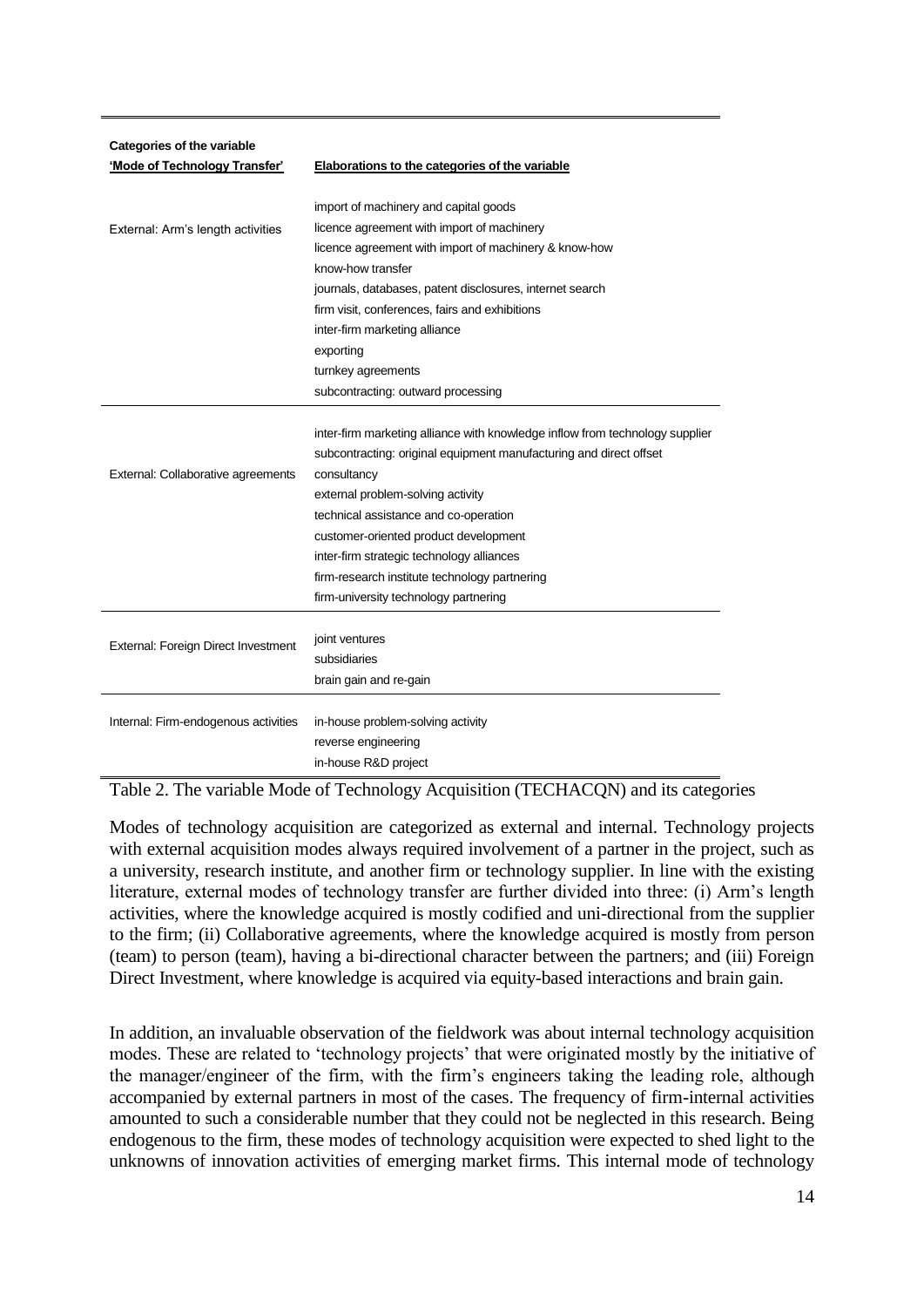acquisition also paves the way for understanding the significance of the firm's own knowledge endowments to pursue technology projects and to create new knowledge. Activities classified under this heading are in-house problem-solving activity, reverse-engineering and in-house R&D projects. These firm-internal activities should be well differentiated from the variable *R&D activities.<sup>13</sup>* Regarding the former, R&D is not necessarily a part of these activities, even though in-house R&D projects are a part of it. Also, R&D generally is a part of the collaborative agreement type of activities as well. Therefore, these two R&D related components do not overlap with each other.

**Control variable.** Industry is used as control variable and measured with two different segments of materials industry, as science-based and mature technology segments (please see section3).

**Time** is operationalised as periods. When determining the sub-periods for analysis in this research, two approaches have been considered:

1) Allocation of knowledge links between sub-periods as representative and explanatory as possible, and

2) Periods taking historical events in Turkish economy into account (i.e. drastic liberalisation policies as of 24 January 1980 and switch from import-substitution to export-orientation development policies, deregulation of money and capital markets, and so on. Therefore, allowing Sub-period I from 1967 to 1981 and sub-period II from 1982 to 1996 draws a line between two completely different economic policies applied in Turkey and captures this radical shift in the economy. Impacts of the application of export-orientation policies in the industry after 1980, however, were felt with a time lag of approximately 10-15 years, which acted as a transition period. The final sub-period from 1997 to July 2001 is characterised by an obvious emergence and progression of a larger number of firms and technology projects in this period.

## 4.3 Estimation Methods

 $\overline{a}$ 

This research employs multinomial logistic regressions [Hosmer and Lemeshow 2000; Borooah 2002]. As explained above, the dependent variable 'innovation' is nominal with three categories – i.e. new product/process or improved product/process or no innovation. The measurement scale is important when a regression model for a discrete dependent variable with more than two responses is considered [Hosmer and Lemeshow 2000: 261]. The log risk-ratio equations were specified. A *risk-ratio* is the ratio of the probability of outcome *m* to that of outcome *k*, or  $[Prob(Y_i=m)/Prob(Y_i=k)]$ . For the models set up in this research, the first risk-ratio is the ratio of the probability of an improved product or process to the probability of no innovation. The second risk-ratio is the ratio of the probability of a newly developed product or process to the probability of no innovation. In the models, 'no innovation' category of INNOVATION indicator is referred to as the 'base category' for the dependent variable. Therefore, the coefficients of this category are set to zero and the risk-ratios of the other categories are defined with respect to the probability of this base category. Similar to that, in multinomial logistic regression analyses, the last category of each independent variable is also set to zero as the base category and the findings for the categories of the indicators are always interpreted with respect to the base category.

<sup>&</sup>lt;sup>13</sup> We have run crosstabulation analyses to see that firm internal activities do not fully overlap with the indicators we use as proxies for intensity of effort, namely primary R&D, active R&D, design, search into contributor and search into technology.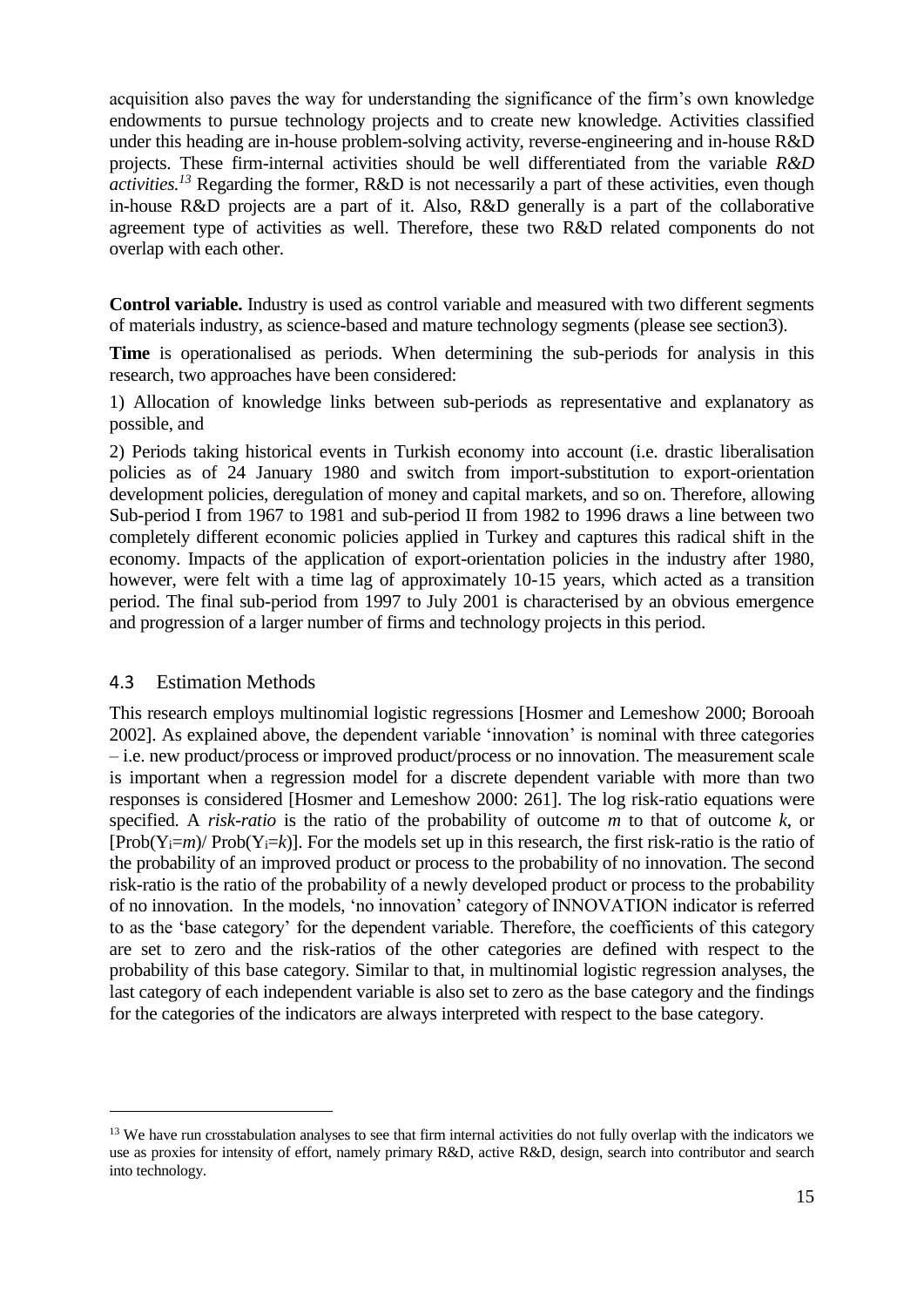As with any fitted model, before making inferences, the overall fit of the model should be assessed; however in multinomial logistic regression this is a difficult problem since there are multiple outcome categories and the integrated assessment of fit for the two logits need to be considered [Hosmer and Lemeshow 2000: 281]. The 'goodness-of-fit' measures for the models are shown in Tables 4 and 5. These include the log-likelihood measure as a minimum measure to be stated as suggested by Greene [2000: 831-833], Chi-square measure, significance value of the Chi-square measure and McFadden's Pseudo  $\mathbb{R}^2$  value. As Borooah [2002: 57] points out the Pseudo  $\mathbb{R}^2$  is due to McFadden [1973] and is bounded from below by 0 and from above by 1. A value of 1 corresponds to perfect prediction of the model. However, as Greene [2000] notes that the values between 0 and 1 have no natural interpretation, though it has been suggested that the Pseudo  $\mathbb{R}^2$  value increases as the fit of the model improves.

## 5 Results

 $\overline{a}$ 

We first utilised multiple correspondence analysis  $(MCA)^{14}$  to explore the relationship between technology acquisition modes and firm innovativeness over time. A joint category plot, in Figure 3, shows that there may be some association between innovation types, technology acquisition modes and periods analysed in this research. Dimension 1 clearly discriminates development and improvement of product/process from no innovation; firm internal activities and collaborative agreements from arm's length activities and FDI; and the period 1997-2001 from earlier periods. The plot suggests that new product/process development is associated with firm internal activities and that improved product/process is associated with collaborative agreement types of technology acquisition modes. Moreover, these are associated more with period 1997-2001 than with period 1982-1996 and period 1967 to 1981that seem to associate with arm's length activity type of technology acquisition modes and virtually no innovation. FDI stands on its own suggesting Turkey's deficiency in attracting foreign investment before mid-1990s.

<sup>&</sup>lt;sup>14</sup> In MCA, it is not possible to tell whether there is a causal relationship between these variables or not and also not possible to "say anything about the *magnitude* of their interaction in an absolute sense" [Bartholomew, et al. 2002: 92]. Hence, it is important to note that the level of (dis)association is in *relative* terms, and not absolute terms. In other words, the categories that are close to each other are more strongly associated than (or compared to) the categories that are far apart from each other.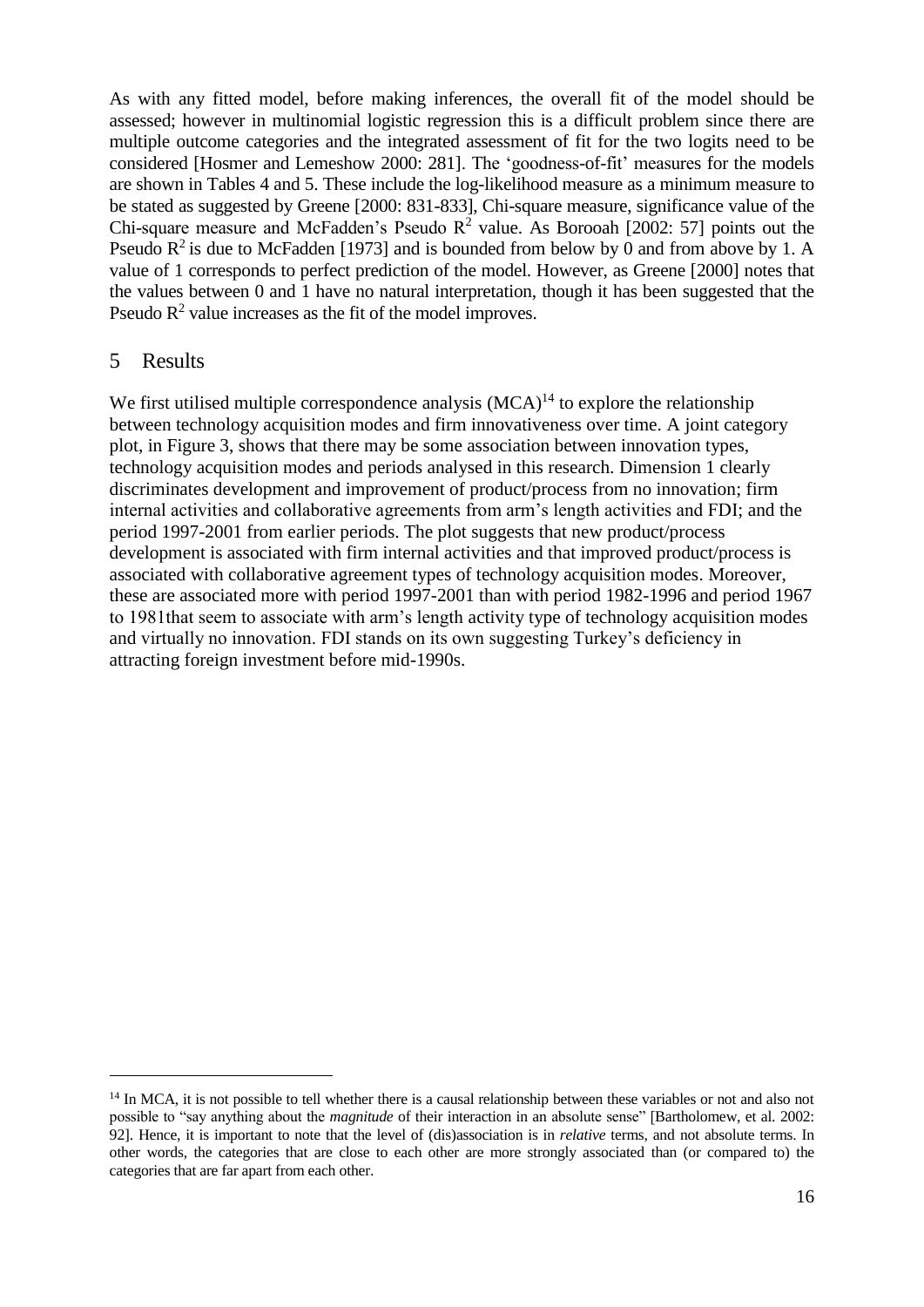

Figure 3: Multiple correspondence analysis plot for innovation, mode of technology acquisition and period for all firms links (N=408).

Figure 4 allows us to understand the dynamics of these relationships in two different segments of material industry. It highlights not only the major differences between science-based and mature technology firms but also the outliers in each segment. It suggests that in both segments of the sector, the development of new product/process is more strongly associated with the period 1997-2001 than 1982-1996. However, the mode of technology acquisition differs considerably between these two segments. New product/process development in science-based technology firms is more strongly associated with firm-internal activity kind of technology acquisition modes than improved product/process that associates with collaborative agreements. The opposite is observed in the mature segment of the sector; new product/process development in science-based technology firms is more strongly associated with collaborative agreements.

Period 1982-1996 is associated with product/process improvement and no innovation. Improved product/process is more associated with the use of collaborative agreements and FDI kinds of acquisition modes in the science-based segment of the industry; whereas in the mature segment it seems to be associated with the use of firm-internal activities. In addition to collaborative agreements, FDI is more strongly associated with improvement of product/process in sciencebased technology firms than development of product/process. In both segments of the industry, the period 1967-1981 seems to be associated with no innovation and arm's length relations.

Finally, regarding the outliers, the period 1967-1982 appears to be a time period during which only two science-based technology firms were present (see Table 3). In the mature technology firms, the lack of importance of FDI as a technology acquisition mode becomes clear, probably the interest of foreign investors in high technology sectors in the country. These will be kept in mind during the interpretations of the regression results below.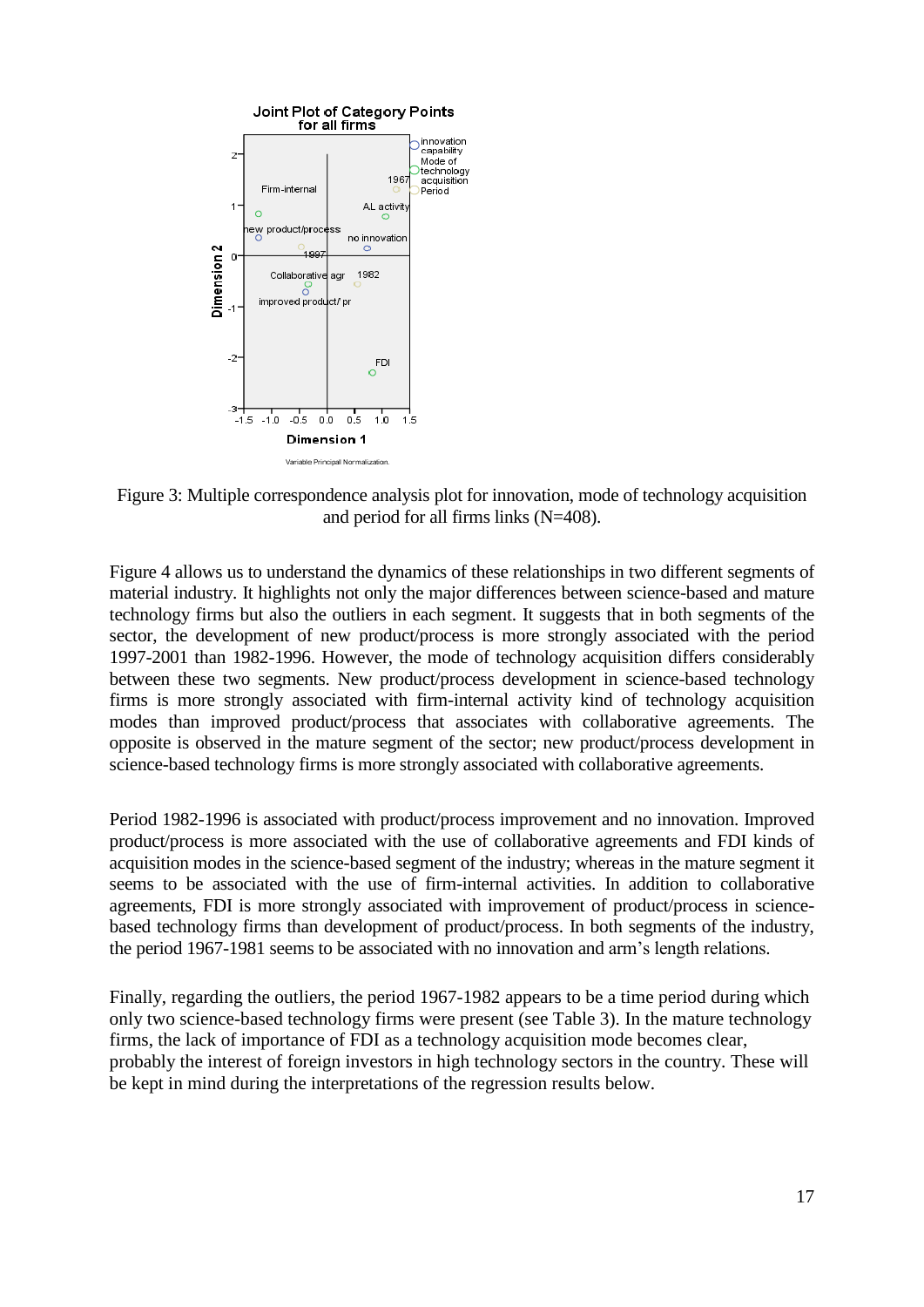

Figure 4: Multiple correspondence analysis plot for innovation, mode of technology acquisition and period for science-based firms' links (n=217) and mature technology firms' links (n=191).

Second, an over time crosstabulation analysis of both kinds of firms' links by types of innovation and period shows that materials firms in Turkey have been introducing more new products/processes onto the market over the periods from 1967 to 2001. The 'all links (count)' row in Table 3 shows the rising frequency of links during the three periods. The table also shows that over time for firms in the sector, proportion of links which resulted in newly developed product or process increased from nil during 1967–1981 to more than one-third of all links in 1997–2001, and the proportion of links with outcome of no innovation were more than halved from 1967–1981 to 1997–2001. This pattern was more emphasised in the sciencebased segment of the sector.

|                                                                 |                | Science-based technology<br>firms $(n=217)$ |         |                                | Mature technology firms<br>$(n=191)$ |         |  |  |  |
|-----------------------------------------------------------------|----------------|---------------------------------------------|---------|--------------------------------|--------------------------------------|---------|--|--|--|
|                                                                 | 1967-81        | 1982-96                                     | 1997-01 | 1967-81                        | 1982-96                              | 1997-01 |  |  |  |
| No innovation                                                   | 100.0          | 61.0                                        | 33.3    | 93.8                           | 73.4                                 | 47.4    |  |  |  |
| Improved product or<br>process technology                       | 0.0            | 27.3                                        | 23.3    | 6.3                            | 26.6                                 | 22.5    |  |  |  |
| Newly developed<br>product or process<br>technology             | 0.0            | 11.7                                        | 43.4    | 0.0                            | 0.0                                  | 29.7    |  |  |  |
| All links (%)                                                   | 100            | 100                                         | 100     | 100                            | 100                                  | 100     |  |  |  |
| All links (count total 408)                                     | 11             | 77                                          | 129     | 16                             | 64                                   | 111     |  |  |  |
| <b>Firms (count)</b>                                            | $\mathfrak{p}$ | 9                                           | 10      | 5                              | 9                                    | 9       |  |  |  |
| <b>Pearson Chi-square Tests</b><br><b>PERIOD vs. INNOVATION</b> | 0.000          | (asymp. sig. 2-sided)                       |         | (asymp. sig. 2-sided)<br>0.000 |                                      |         |  |  |  |

Table 3: Distribution of links by types of innovation, period and industry categories (in percentage of links) *Source:* Author's interviews.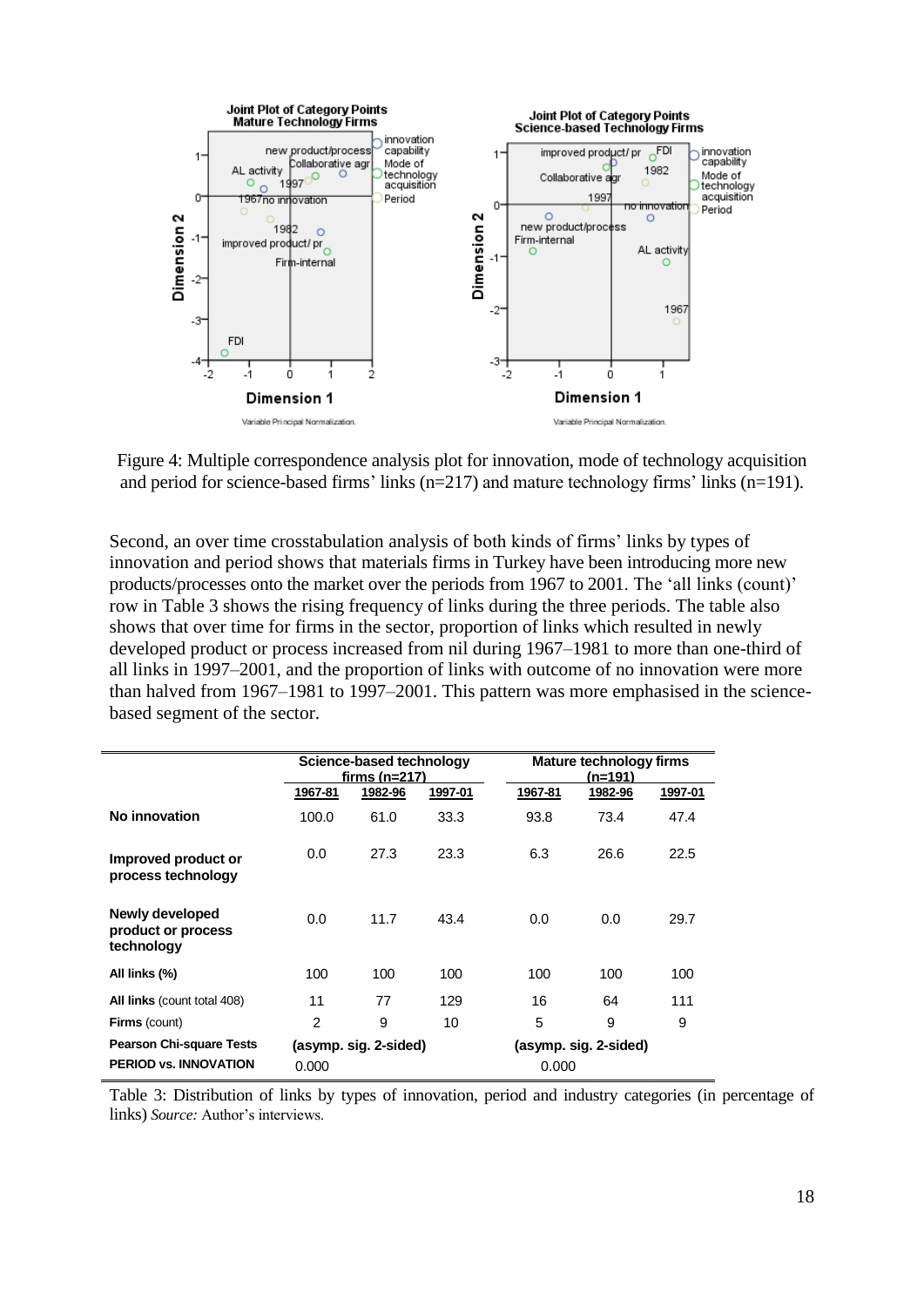In the light of these initial descriptive findings, we present results from the further econometric analyses. We used multinomial logistic regression to estimate the effects of technology acquisition mode (Model1), existing knowledge base (Model 2) and intensity of effort (Model 3) on innovativeness as separate from each other. We also looked at the effects of all three in a full model (Model 6). Tables 4 and 5 contain the results of the estimation. All the models are statistically significant.

The results of first three models are consistent with the MCA results with respect to association between modes of technology acquisition and firms' innovativeness. The full model clarifies the role of interaction between technology acquisition modes and absorptive capacity on the changes in the innovativeness of the firms.

Models 1a and 1b were used to assess the effect of technology acquisition mode on innovativeness.<sup>15</sup> In line with MCA results above, the estimation results, displayed in Tables 4 and 5, identify two characteristics as being important for improving a link's risk-ratio of yielding innovations particularly in development of a product or process:

- Engaging in firm-internal activity and collaborative agreement modes of technology transfer regarding both kinds of firms; and also
- Being a science-based technology firm.

 $\overline{a}$ 

The risk-ratio of firms having improvement and development of a product or process from links with the firm-internal activity and collaborative agreement modes of technology transfer was *ceteris paribus* higher than that of links with foreign direct investment (FDI).<sup>16</sup> The risk-ratio of a link resulting in improvement and development of technology was greatest for the firm-internal mode of technology transfer (3.221and 1.520 >0 in Model 1a and Model 1b). Also, a link based on firm-internal activity could result in more innovativeness in favour of the development of product or process compared to that for the improvement of product or process (3.221 >1.520). This we suspect because firm-internal activity associates with improvement of product/process in mature technology firms. However, the risk-ratio of firms having product/process improvement and development from links with the arm's length modes of technology transfer was *ceteris paribus* lower than that of links with FDI (-1. 224 and -1.310<0 in Model 1a and Model 1b). As complementary to the kinds of technology transfer, the type of firm also matters for capability increments in product or process development. The probability of having development of product/process to that of no innovation was *ceteris paribus* higher in science-based technology firms than in mature technology firms  $(0.811 > 0$  in Model 1b).

Models 2a and 2b were used to assess the effect of existing knowledge base on innovativeness. The estimation results, displayed in Tables 4 and 5, identify two characteristics as being important for improving a link's risk-ratio of yielding innovations both in the form of improvement and development of a product or process:

 Being endowed with researchers and engineers in the firm as more than 50 per cent of the total employees and with managers holding academic degrees related to the activity field of the firm regarding both kinds of firms; and also

<sup>&</sup>lt;sup>15</sup> Model 1a assesses the risk-ratio of product/process improvement to that of no innovation. Model 1b assesses the risk-ratio of product/process development to that of no innovation, and this will be the same for all models.

<sup>&</sup>lt;sup>16</sup> Except for the links with the collaborative agreement mode of technology transfer and their effect on capability increments particularly on the improvement of a product or process. In this case, the variable is statistically not significant.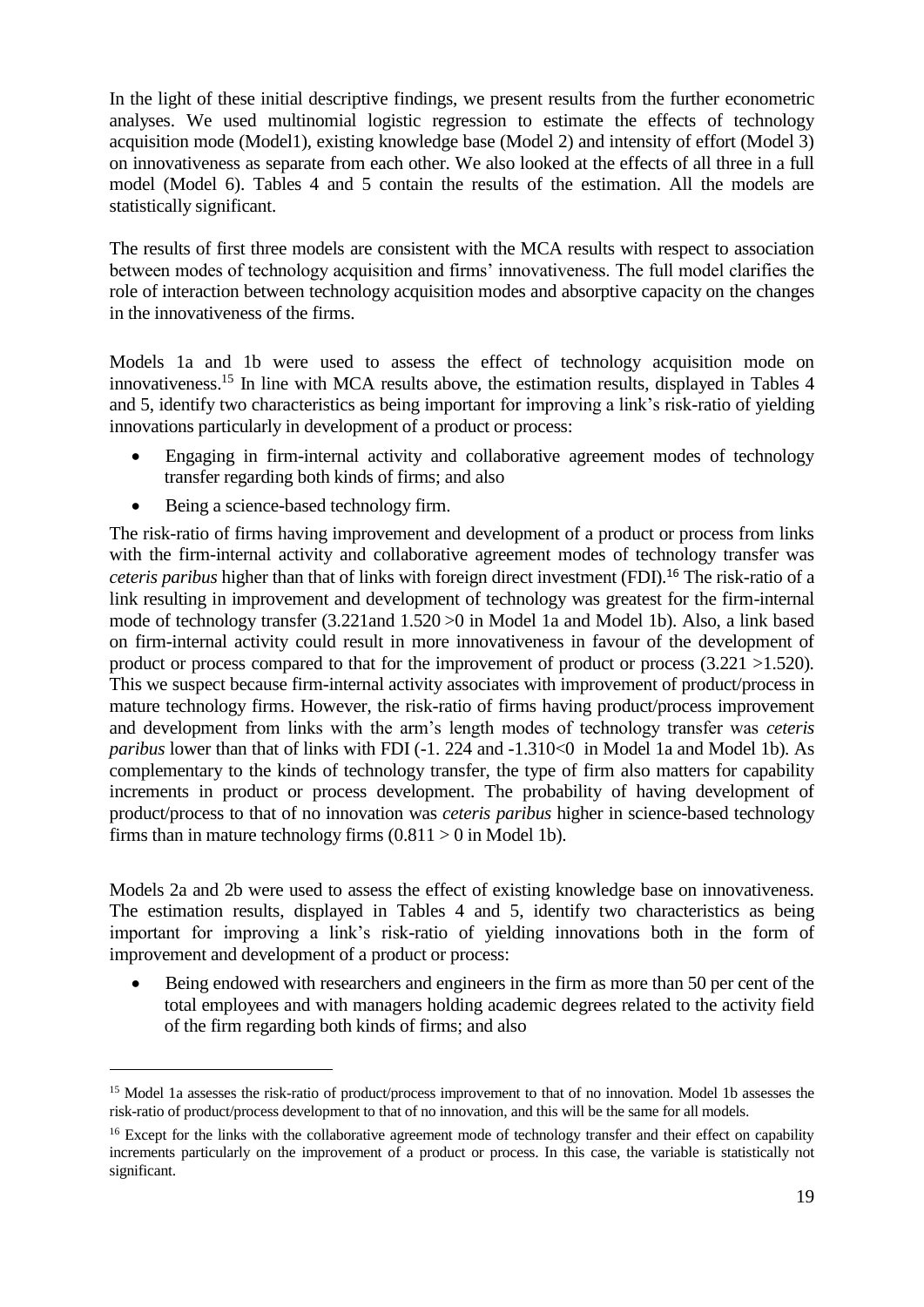• Being a science-based technology firm.

 $\overline{a}$ 

The risk-ratio of firms having development of technology from links at the time when the firm had a ratio of researchers and engineers of more than 50% in total employees was *ceteris paribus* higher than when the firm's ratio of researchers and engineers was under 49%. However, this relationship was not significant for product/process improvement. Therefore, considerably high rates of researchers in the firm mattered for product/process development, but not for improvement.

The risk-ratio of firms having improvement and development of technology from links conducted by managers with academic degrees related to the field of activity of the firm was *ceteris paribus* higher than that of links conducted by managers with no academic degrees related to the firm's field of activity. A university degree obtained abroad raised the risk-ratio of achieving product/process improvement more than a degree obtained from the home country (1.847>1.262 in Model 2a). Managers with degrees from abroad were mostly specific to sciencebased technology firms. Although it has been anticipated that these kinds of managerial qualifications would add largely to firms' innovative capabilities, it did not happen so in the science-based segment of the Turkish materials industry. Instead, their influence was almost the same on technology improvement capabilities mostly associated with imitation and small-scale developments as on technology development capabilities associated with innovation. This may be mainly because science-based firms had been dealing with significantly complex and novel processes and products and these technologies need precise and deep knowledge for radical innovations to occur.<sup>17</sup> These kinds of innovations rarely take place in a catching-up country.

<sup>&</sup>lt;sup>17</sup> Process development activities have taken place in some of the science-based technology firms at the start of their lifetime regarding sophisticated processes such as slightly different versions of Physical Vapour Deposition (PVD) and ion implantation and their related ultra-thin film ceramic coating products such as titanium nitride, titanium carbonitride, zirconium nitride, chromium nitride, titanium zirconium nitride, etc. Some other sophisticated processes such as injection moulding for the production of small technical ceramic parts like insulators, honeycomb strainers for metal casting, catalytic convertors, ceramic ferrites and piezoelectrics used in electric electronic industry, oxygen sensors for the steel industry and resin transfer moulding (RTM) for production of polymer matrix composites that are used in aircraft and defence industries have often been subject to incremental improvements.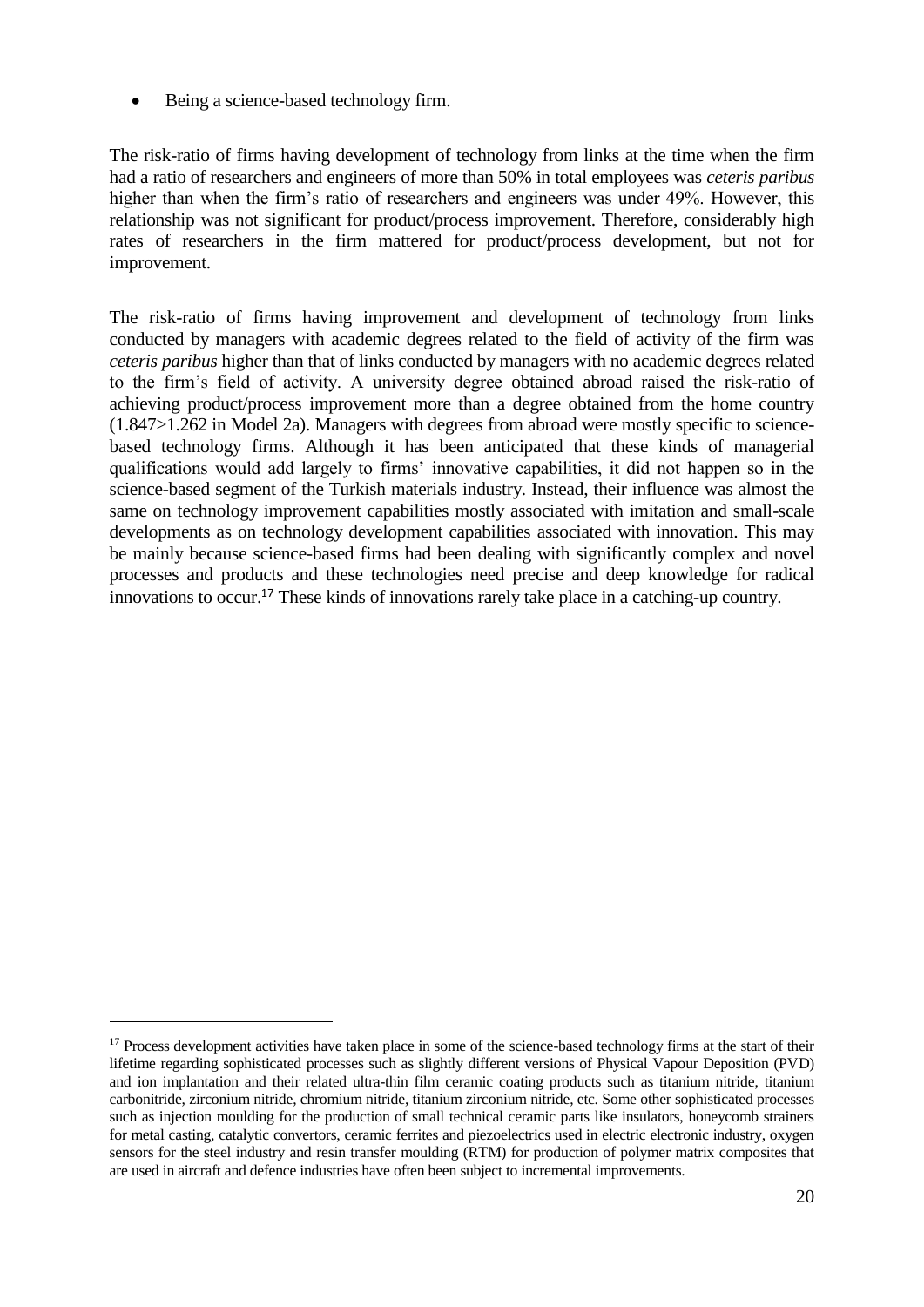|                                                                         | Improvement of a product or process |                      |                                                  |                 |                                        |                   |                                      |           |                                      |                 |                      |                 |
|-------------------------------------------------------------------------|-------------------------------------|----------------------|--------------------------------------------------|-----------------|----------------------------------------|-------------------|--------------------------------------|-----------|--------------------------------------|-----------------|----------------------|-----------------|
| <b>Indicators</b>                                                       | acquisition                         | Model 1a. Technology | Model 2a. existing<br>knowledge<br>base<br>(EKB) |                 | Model 3a. intensity of<br>effort (IoE) |                   | Model 4a. Mediating<br>effect of EKB |           | Model 5a. Mediating<br>effect of IoE |                 | Model 6a. Full model |                 |
|                                                                         | Coef.                               | z (sig.)             | Coef.                                            | <u>z (sig.)</u> | Coef.                                  | <u>z</u> (sig.)   | Coef.                                | z (sig.)  | Coef.                                | <u>z</u> (sig.) | Coef.                | <u>z</u> (sig.) |
| <b>TECHACQN= Arm's length activity</b>                                  | $-1.224$                            | $4.233**$            |                                                  |                 |                                        |                   | $-1.152$                             | $-2.07**$ | $-1.13$                              | $-2.01**$       | $-1.175$             | $-2.05**$       |
| <b>TECHACQN=Collaborative agreements</b>                                | 0.444                               | 0.805                |                                                  |                 |                                        |                   | 0.426                                | 0.83      | 0.202                                | 0.39            | 0.207                | 0.39            |
| <b>TECHACQN= Firm internal activity</b>                                 | 1.520                               | $6.659***$           |                                                  |                 |                                        |                   | 1.52                                 | $2.52***$ | 0.935                                | 1.44            | 0.965                | 1.47            |
|                                                                         |                                     |                      |                                                  |                 |                                        |                   |                                      |           |                                      |                 |                      |                 |
| <b>PRES= Researchers more than 49%</b>                                  |                                     |                      | 0.452                                            | 0.89            |                                        |                   | 0.188                                | 0.34      |                                      |                 | 0.065                | 0.11            |
| <b>MANACD=Manager holds degree from</b><br>university abroad            |                                     |                      | 1.847                                            | $2.58**$        |                                        |                   | 1.992                                | $2.69***$ |                                      |                 | 1.551                | $2.05**$        |
| <b>MANACD= Manager has degree from</b><br>national university           |                                     |                      | 1.262                                            | $1.92*$         |                                        |                   | 1.482                                | $2.18**$  |                                      |                 | 1.275                | $1.86*$         |
| <b>MANIND= Manager has work</b><br>experience abroad                    |                                     |                      | 12.976                                           | 0.02            |                                        |                   | 13.900                               | 0.01      |                                      |                 | 14.061               | 0.01            |
| <b>MANIND= Manager has work</b><br>experience at home country           |                                     |                      | 14.019                                           | 0.02            |                                        |                   | 14.673                               | 0.01      |                                      |                 | 14.689               | 0.01            |
|                                                                         |                                     |                      |                                                  |                 |                                        |                   |                                      |           | 0.584                                | 0.47            | 0.632                | 0.50            |
| RND= Primary (at firm's premises)                                       |                                     |                      |                                                  |                 | 1.772                                  | 1.44 <sup>†</sup> |                                      |           | 0.367                                | 0.75            | 0.338                | 0.66            |
| RND= Active (at knowledge supplier's<br>premises)                       |                                     |                      |                                                  |                 | 0.746                                  | $1.55+$           |                                      |           |                                      |                 |                      |                 |
| <b>DESIGN= Non-trivial</b>                                              |                                     |                      |                                                  |                 | 2.128                                  | $5.61***$         |                                      |           | 1.759                                | $4.44***$       | 1.595                | $3.93***$       |
| <b>SECONT= Experience-based prior</b><br>search into knowledge supplier |                                     |                      |                                                  |                 | 0.623                                  | $1.59+$           |                                      |           | 0.412                                | 0.93            | 0.354                | 0.79            |
| SETECH= Knowledge-based prior<br>search into technology to be acquired  |                                     |                      |                                                  |                 | $-0.052$                               | $-0.11$           |                                      |           | $-0.002$                             | $-0.000$        | $-0.012$             | $-0.02$         |
| <b>FIRM= Science-based</b>                                              | 0.217                               | 0.639                | 0.494                                            | $1.81*$         | 0.303                                  | 1.13              | 0.432                                | 1.45      | 0.275                                | 0.96            | 0.476                | 1.54            |
| Constant                                                                | $-1.009$                            | $3.941**$            | $-16.340$                                        | $-0.02$         | $-1.908$                               | $-3.66***$        | $-17.203$                            | $-0.002$  | $-1.528$                             | $-1.99**$       | $-17.411$            | $-0.01$         |
|                                                                         |                                     |                      |                                                  |                 |                                        |                   |                                      |           |                                      |                 |                      |                 |
| Log-likelihood                                                          | $-348.03$                           |                      | $-395.78$                                        |                 | $-320.08$                              |                   | $-336.57$                            |           | $-298.65$                            |                 | $-290.80$            |                 |
| df                                                                      | 8                                   |                      | 12                                               |                 | 12                                     |                   | 18                                   |           | 18                                   |                 | 28                   |                 |
| LRchi <sub>2</sub>                                                      | 134.21                              |                      | 38.72                                            |                 | 190.12                                 |                   | 157.15                               |           | 232.97                               |                 | 248.68               |                 |
| Sig.(chi2)                                                              | 0.000                               |                      | 0.000                                            |                 | 0.000                                  |                   | 0.000                                |           | 0.000                                |                 | 0.000                |                 |
| PseudoR <sup>2</sup>                                                    | 0.16                                |                      | 0.05                                             |                 | 0.23                                   |                   | 0.19                                 |           | 0.28                                 |                 | 0.30                 |                 |

\*\*\*significant at 0.001, \*\*significant at 0.01, \*significant at 0.05, †significant at 0.1.

Table 4: Results of multinomial logistic regressions for dependent variable: Prob (Improved product or process) / Prob (no innovation). (N=408).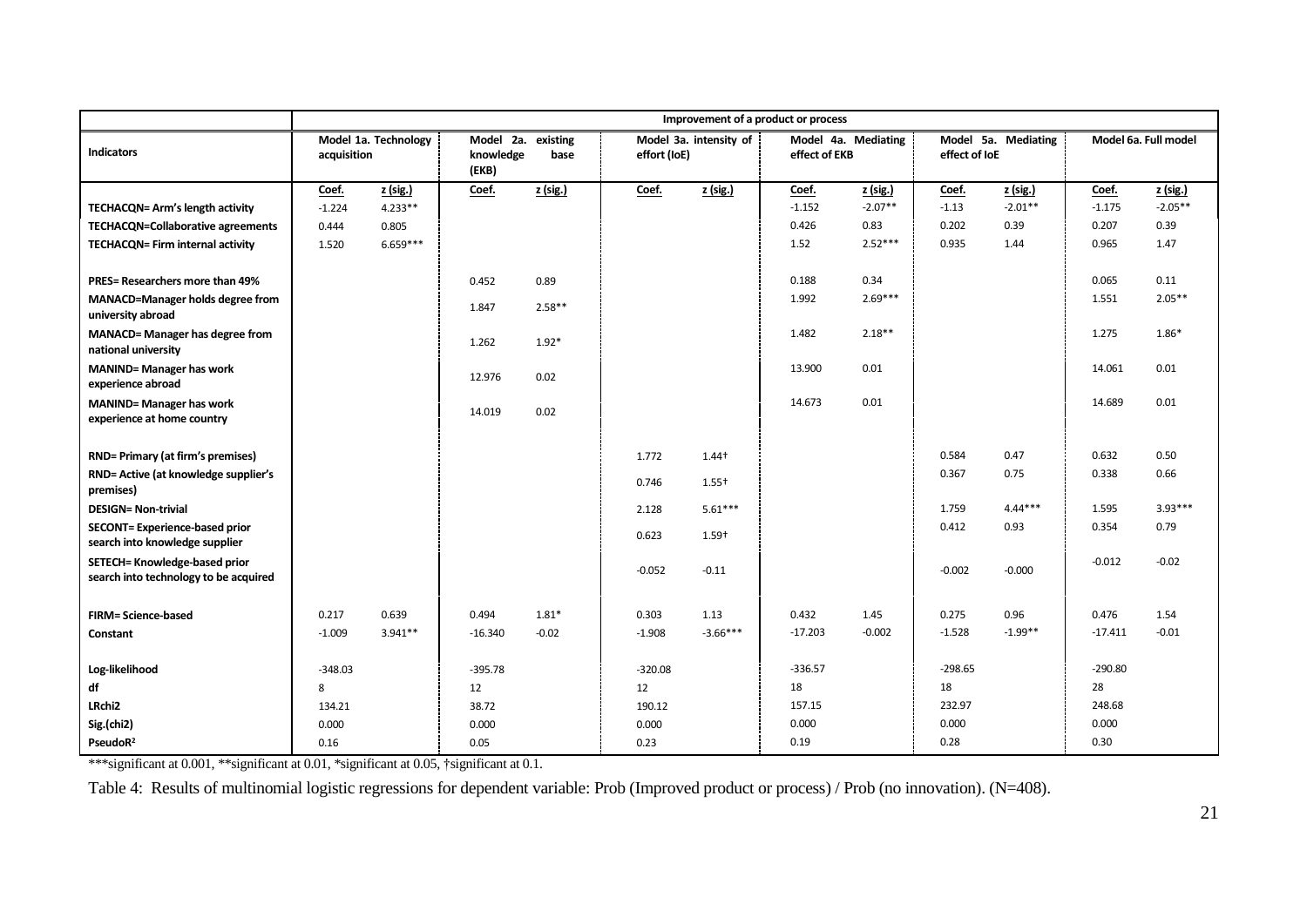|                                                                        | Development of a product or process |                      |                                 |                         |              |                        |               |                     |               |                     |                |             |
|------------------------------------------------------------------------|-------------------------------------|----------------------|---------------------------------|-------------------------|--------------|------------------------|---------------|---------------------|---------------|---------------------|----------------|-------------|
| Indicators                                                             | acquisition                         | Model 1b. Technology | Model 2b.<br>knowledge<br>(EKB) | <b>Existing</b><br>base | effort (IoE) | Model 3b. Intensity of | effect of EKB | Model 4b. Mediating | effect of IoE | Model 5b. Mediating | Model<br>model | 6b.<br>Full |
|                                                                        | Coef.                               | <u>z</u> (sig.)      | Coef.                           | z (sig.)                | Coef.        | $z$ (sig.)             | Coef.         | z (sig.)            | Coef.         | <u>z (sig.)</u>     | Coef.          | z (sig.)    |
| TECHACQN= Arm's length activity                                        | $-1.310$                            | $2.571+$             |                                 |                         |              |                        | $-1.273$      | $-1.54$             | $-1.372$      | $-1.57$             | $-1.155$       | $-1.73*$    |
| <b>TECHACQN=Collaborative agreements</b>                               | 1.405                               | $4.503**$            |                                 |                         |              |                        | 0.520         | $2.24***$           | 0.573         | 0.79                | 0.576          | 0.77        |
| TECHACQN= Firm internal activity                                       | 3.221                               | 19.829***            |                                 |                         |              |                        | 3.236         | $4.40***$           | 1.903         | $2.29**$            | 1.730          | $2.03**$    |
|                                                                        |                                     |                      |                                 |                         |              |                        |               |                     |               |                     |                |             |
| <b>PRES= Researchers more than 50%</b>                                 |                                     |                      | 1.163                           | $2.41**$                |              |                        | 0.813         | 1.44                |               |                     | 1.723          | 0.25        |
| <b>MANACD=Manager holds degree from</b><br>university abroad           |                                     |                      | 1.200                           | $2.37**$                |              |                        | 2.223         | $2.49**$            |               |                     | 0.990          | 1.02        |
| <b>MANACD= Manager has degree from</b><br>national university          |                                     |                      | 2.014                           | $2.61***$               |              |                        | 2.247         | $2.74***$           |               |                     | 1.450          | $1.67*$     |
| <b>MANIND= Manager has work</b><br>experience abroad                   |                                     |                      | 13.345                          | 0.02                    |              |                        | 14.105        | 0.01                |               |                     | 13.047         | 0.01        |
| <b>MANIND= Manager has work</b><br>experience at home country          |                                     |                      | 14.337                          | 0.02                    |              |                        | 14.730        | 0.01                |               |                     | 14.266         | 0.01        |
| <b>RND= Primary (at firm's premises)</b>                               |                                     |                      |                                 |                         | 3.799        | $3.25***$              |               |                     | 2.338         | $2.02**$            | 2.776          | $2.32**$    |
| RND= Active (at knowledge supplier's                                   |                                     |                      |                                 |                         |              |                        |               |                     | 0.347         | 0.65                | 0.398          | 0.73        |
| premises)                                                              |                                     |                      |                                 |                         | 0.862        | $1.67*$                |               |                     |               |                     |                |             |
| <b>DESIGN= Non-trivial</b>                                             |                                     |                      |                                 |                         | 3.437        | $8.5***$               |               |                     | 2.951         | $7.01***$           | 2.960          | $6.68***$   |
| SECONT= Experience-based prior search<br>into partner                  |                                     |                      |                                 |                         | 1.267        | $2.44**$               |               |                     | 1.278         | $2.13**$            | 1.248          | $1.98*$     |
| SETECH= Knowledge-based prior search<br>into technology to be acquired |                                     |                      |                                 |                         | 1.927        | $1.74*$                |               |                     | 2.12          | $1.82*$             | 2.122          | $1.81*$     |
| <b>FIRM= Science-based</b>                                             | 0.811                               | $7.387***$           | 1.134                           | $4.03***$               | 0.405        | 1.23                   | 1.155         | $3.47***$           | 0.448         | 1.25                | 0.882          | $2.26***$   |
| Constant                                                               | $-2.384$                            | 12.087***            | $-17.691$                       | $-0.02$                 | $-5.297$     | $-4.65***$             | $-19.516$     | $-0.002$            | $-5.672$      | $-4.03***$          | $-21.230$      | $-0.002$    |
|                                                                        |                                     |                      |                                 |                         |              |                        |               |                     |               |                     |                |             |
| Log-likelihood                                                         | $-348.035$                          |                      | $-395.781$                      |                         | $-320.082$   |                        | $-336.57$     |                     | $-298.65$     |                     | $-290.80$      |             |
| df                                                                     | 8                                   |                      | 12                              |                         | 12           |                        | 18            |                     | 18            |                     | 28             |             |
| LRchi <sub>2</sub>                                                     | 134.21                              |                      | 38.72                           |                         | 190.12       |                        | 157.15        |                     | 232.97        |                     | 248.68         |             |
| Sig.(chi2)                                                             | 0.000                               |                      | 0.000                           |                         | 0.000        |                        | 0.000         |                     | 0.000         |                     | 0.000          |             |
| PseudoR <sup>2</sup>                                                   | 0.16                                |                      | 0.05                            |                         | 0.23         |                        | 0.19          |                     | 0.28          |                     | 0.30           |             |

\*\*\*significant at 0.001, \*\*significant at 0.01, \*significant at 0.05, †significant at 0.1.

Table 5: Results of multinomial logistic regressions for dependent variable: Prob (Newly developed product or process) / Prob (no innovation) (N=408).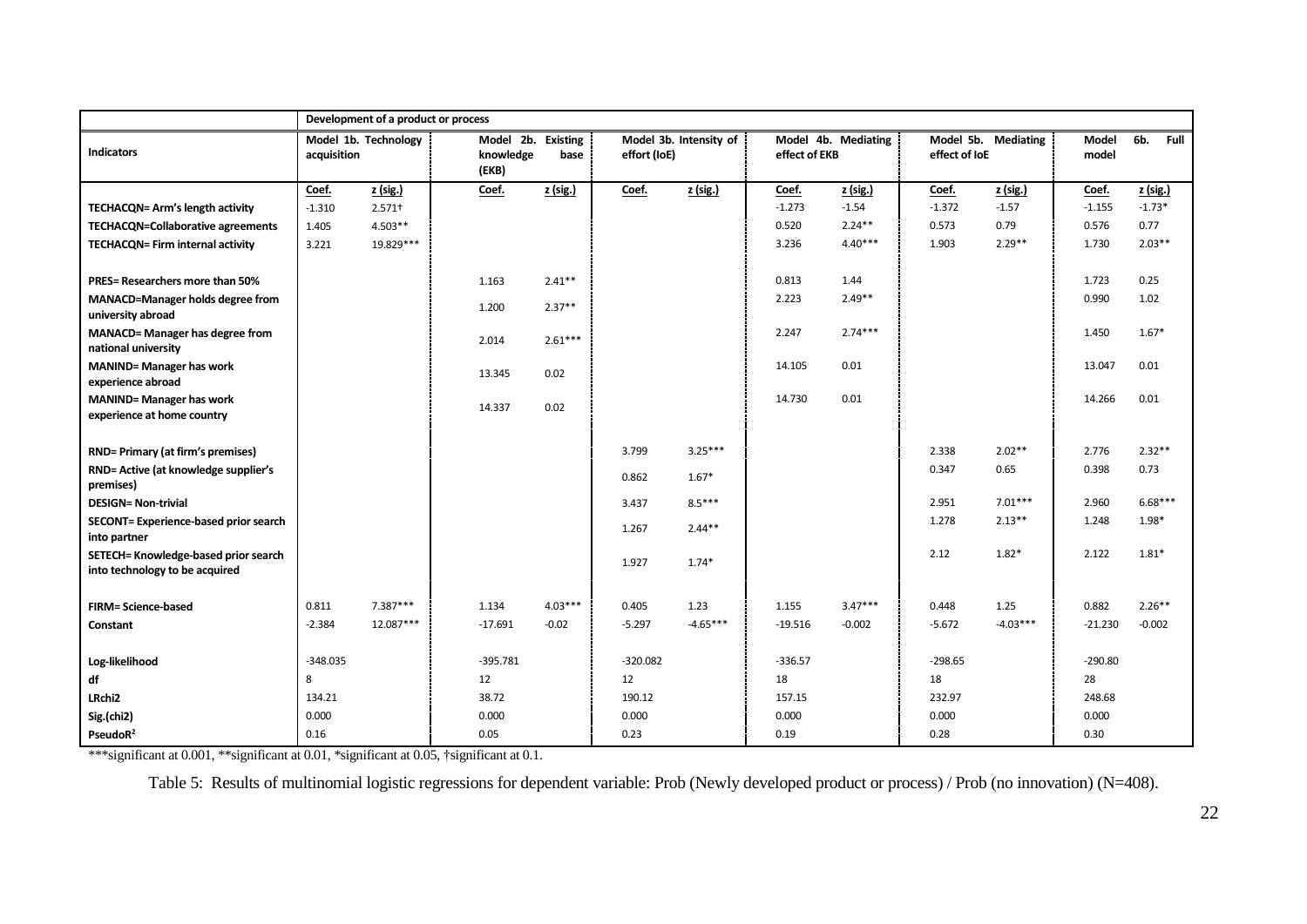A degree for managers obtained at home raised the risk-ratio of achieving technology development more than a degree obtained abroad (1.200<2.014 in Model 2b). Almost 75% of all links are directed by managers with academic degrees from national universities. The majority of these managers seemed quite enthusiastic about the work they did. Their activities were largely concentrated on low and medium level mature technologies. Since these kinds of processes and products have been on the market for a long time, it is rather easier to imitate and improve such technologies in the form of development for many firms.<sup>18</sup>

The type of firm mattered for capability increments in both improvement and development of technology. The risk-ratios of having improvement and development of technology were *ceteris paribus* higher in science-based technology firms than in mature technology firms (0.494 $>0$  in Model 2a and 1.134>0 in Model 2b).

Models 3a and 3b were used to assess the effect of intensity of effort on innovativeness. The estimation results, displayed in Tables 4 and 5, identify one characteristic as being important for improving a link's risk-ratio of yielding development of a product or process:

 Being involved in primary and active R&D activities, non-trivial design activities and search efforts into partner to be collaborated and technology to be acquired, regarding both kinds of firms.

The risk-ratio of firms having particularly development of technology from links with primary and active R&D was *ceteris paribus* higher than for links without any R&D activity. Primary R&D and active R&D were statistically significant for technology improvement only at the level of 10%.

Similarly, the risk-ratio of firms having both improvement and development of technology from links with non-trivial design activities was *ceteris paribus* higher than for links with trivial design or no design activity. This was particularly the case for product/process development, design being only the second important indicator after primary R&D (3.437 >0 and 3.437 > 0.862, 1.267, 1.927 in Model 3b). Moreover, it is the only statistically significant indicator for improvement of product/process at 1% level. In the materials sector, new designs pave the way for new products and product improvements. Therefore, design capability is substantial.

The risk-ratio of firms having product/process development from links with prior search activities into the partner whom they will cooperate and into the technology that they will acquire was *ceteris paribus* higher than for links without these prior search efforts. These indicators were not found to be statistically significant for process/product improvement. This suggests that firms put more prior search effort into product/process development than improvement.

 $\overline{a}$ 

<sup>&</sup>lt;sup>18</sup> These processes mainly were relatively simple cold or hot pressing, isostatic pressing methods and the thermal treatment processes such as sintering by which small particles of material are bonded together in solid state diffusion. These are used for the production of small metal parts by pressing metal powders to produce low, medium and high density products mainly for the automotive industry such as filters, bearings, shock absorber pistons, gears, seal parts, alternators, friction discs, etc. Many mature technology firms were able to reproduce such kind of technologies and even add improvements on the new machines compared to the existing machines.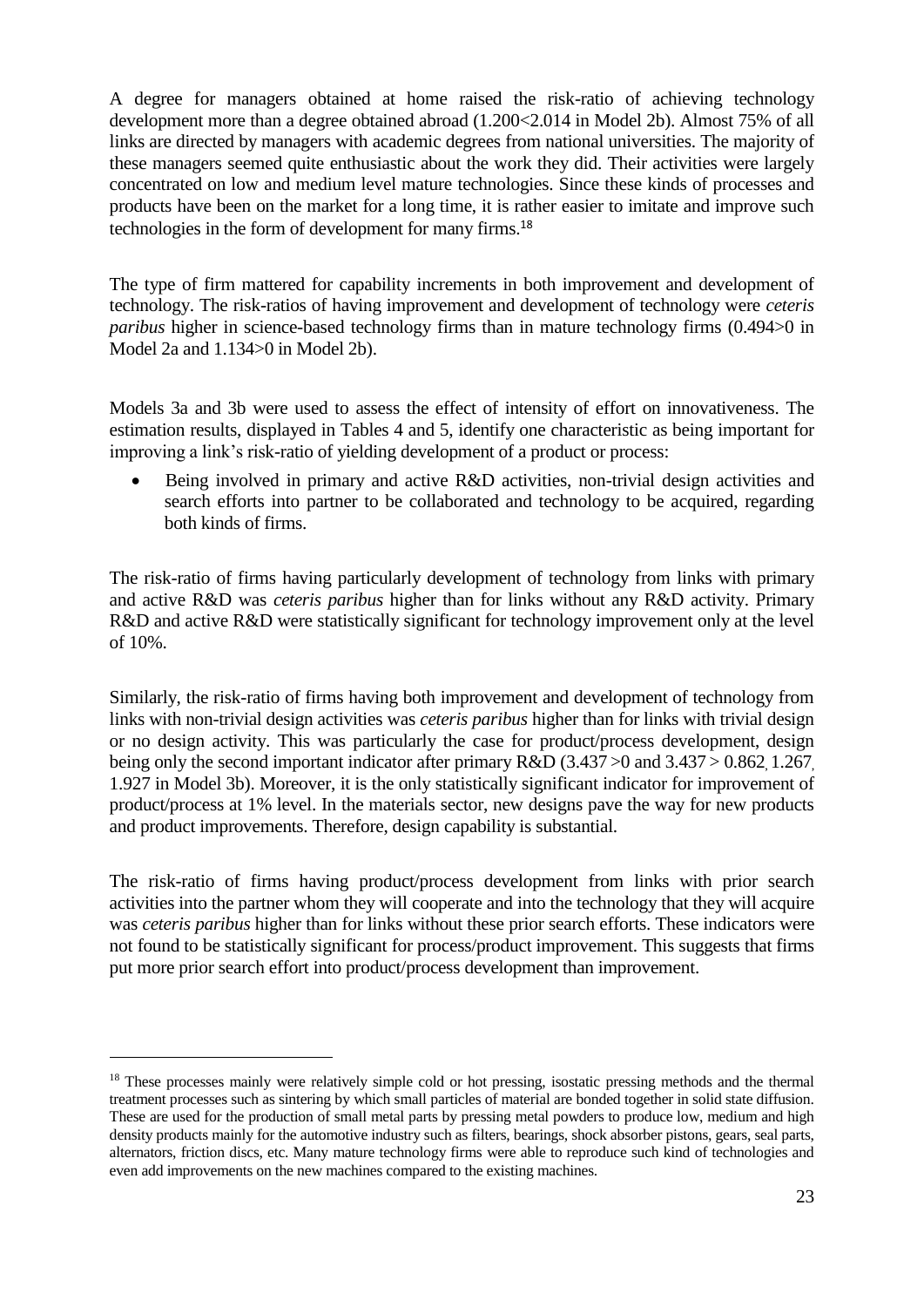The 'firm type effect' is not found to be statistically significant in either of the sub-models, suggesting that the intensity of effort is not bound by the firm type.

The full model (Models 6a and 6b) was used to assess the mediating effects of existing knowledge base and intensity of effort components of absorptive capacity on the relationship between technology acquisition modes and firms' innovativeness. By controlling for the mediating effect of absorptive capacity, we examine whether the effects of technology acquisition modes on firm's innovativeness are mediated by various transformation processes internal to the firm; because the mediators will tell us how or why certain effects occur [Baron and Kenney 1986: 1176].

The estimation results of the full model show that the effect of significant technology acquisition modes (in Models 1 a and 1b) on a link's risk-ratio of yielding innovations both in the form of improvement and development of a product or process *reduces* when the variables of existing knowledge base and intensity of effort were introduced and tested as mediators. These reductions are particularly significant in both improvement and development of a product or process, especially because the effect of firm-internal activity in improvement of a product or process and the effect of collaborative agreements in development of a product or process has disappeared.

In order to find out the major mediator (s), models 4 and 5 were estimated using technology transfer mode and one of the components of absorptive capacity. Their estimation results indicate that intensity of effort (models 5a and 5b) is a mediator in the relationship between technology acquisition modes and firms' innovativeness. Because, when the variables of existing knowledge base were controlled for, the impact of technology acquisition modes on firms' innovativeness did not change (models 4a and 4b). The results for the development of a product or process indicate that having existing knowledge base is important for science-based technology firms when compared to mature technology firms (Model 4b). However, when the variables of intensity of effort were controlled for, the effect of firm-internal activity in improvement of a product or process and the effect of collaborative agreements in development of a product or process has disappeared. This means that intensity of effort (particularly through design activities and primary R&D and to some extent search into partner and technology within the firm) is a condition for these technology acquisition modes to effect the improvement and development of a product or process in the firm. Consistent with the MCA results in Figure 4, these associations represent both kinds of firms.

# 6 Discussion and Concluding Remarks

This research contributes to the current debate and findings about the relationship between technology acquisition modes and innovativeness of firms in emerging markets. Our findings suggest that firms' innovativeness significantly increased over time from 1967 to 2001 in the materials industry in Turkey. Particularly in the last period 1997-2001, we observe a shift from improvement to development of a product or process. Period 1982-1996 seems to be a transition period for both segments of the sector, when firms were gradually gaining innovative capabilities for improvements in a product or a process.

Our findings also suggest that innovativeness was strongly influenced by the mode of technology acquisition chosen by the firm over the years. While the improvements of a product or process by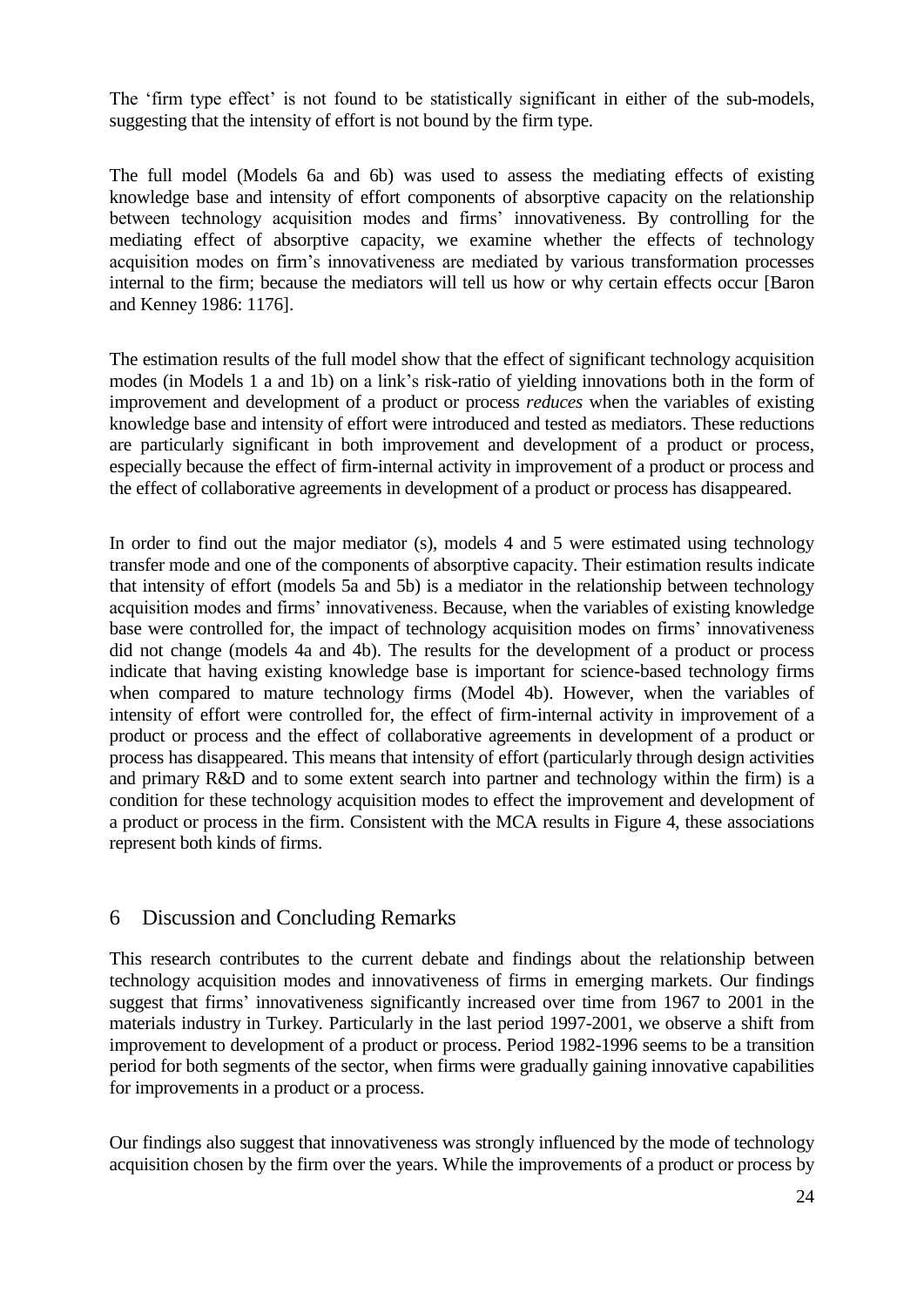science-based technology firms were achieved through knowledge acquisition in collaborative agreements and FDI during the period 1982-1996, their innovativeness shifted towards development of a product or process through firm-internal activities in the last period 1997-2001. Having given emphasis on firm-internal activities for improvement of a product or process during the period 1982-1996, mature technology firms, on the other hand, turned to other external sources for development of a product or process by means of collaborative activities in the last period 1997-2001.

These findings suggest that science-based firms have progressively built their innovativeness on a strong existing base of knowledge with the use of high percentage of researchers in the firm as well as the reliance on mostly the academic experiences of their engineer-managers. They complemented their strong existing knowledge base with high commitment to firm-internal activities, i.e. in-house problem-solving activities, in-house R&D project and reverseengineering. Hence, having greater numbers of researchers and engineers in the firm and managers with academic degrees in the activity field of the firm and conducting primary or active R&D and non-trivial design activities facilitated transfer of tacit knowledge and training [Kim 1997a] for improving a link's risk-ratio of yielding an improved and developed product or process. Moreover, the probability of this resulting in new product/process was greater than that of resulting in product/process improvement if the firms had high levels of the intensity of effort, as they invested heavily in primary and active R&D and non-trivial design activities, designs originating from inside the firm, similar to Kim's [1998] findings in the case of Hyundai Motor in Korea which is based on the success and efficiency of reverse-engineering processes.

Mature technology firms, on the other hand, followed the route of first firm internal activities where they attempted reverse-engineering on the basis of arm's length technology purchases and then establishing collaborative agreements when their existing knowledge base has become meagre / insufficient. They approached domestic universities to complement their lack of knowledge in process operation and troubleshooting. These kinds of assistance paved the way for joint technology projects for process imitation in many firms and even towards cost-cutting minor and major novel improvements in already existing processes. However, our results also suggest that they but failed to exert sufficient commitment to product/process development as strong as science-based technology firms despite engaging in collaborative agreements; in other words, the elements of intensity of effort other than design activities become a condition for collaborative agreements to turn into higher level of innovativeness in mature technology firms. This result indicates that, although firm-internal activities may seem very similar to intensity of effort within the firm, the latter's existence is directly related to the process of knowledge internalisation or catch up while the former's existence certainly speeds up this process.

Therefore, our results confirm the findings of Kim [1998, 1999], Hobday [1995,1995a], Ariffin and Figueiredo [2004], Ariffin [2010], Figueiredo [2001, 2010] on the one hand, and on the other, by drawing attention to differences between science-based and mature technology firms in a high-tech industry, they extend our understanding of the determinants and the pattern/trajectory of firm innovativeness. As firms increased their existing knowledge base and exerted more intensity of effort in their research activities, their innovativeness tended to increase. In this respect, the science-based segment of the industry appeared to be better endowed than the mature segment of the industry in skilled workforce and managerial experience. Following from these, the strong base of existing knowledge in these firms allowed the science-based technology segment to behave more aggressively in R&D and design activities and conduct their intra-firm technology projects with support from knowledgeable outside partners, especially within the last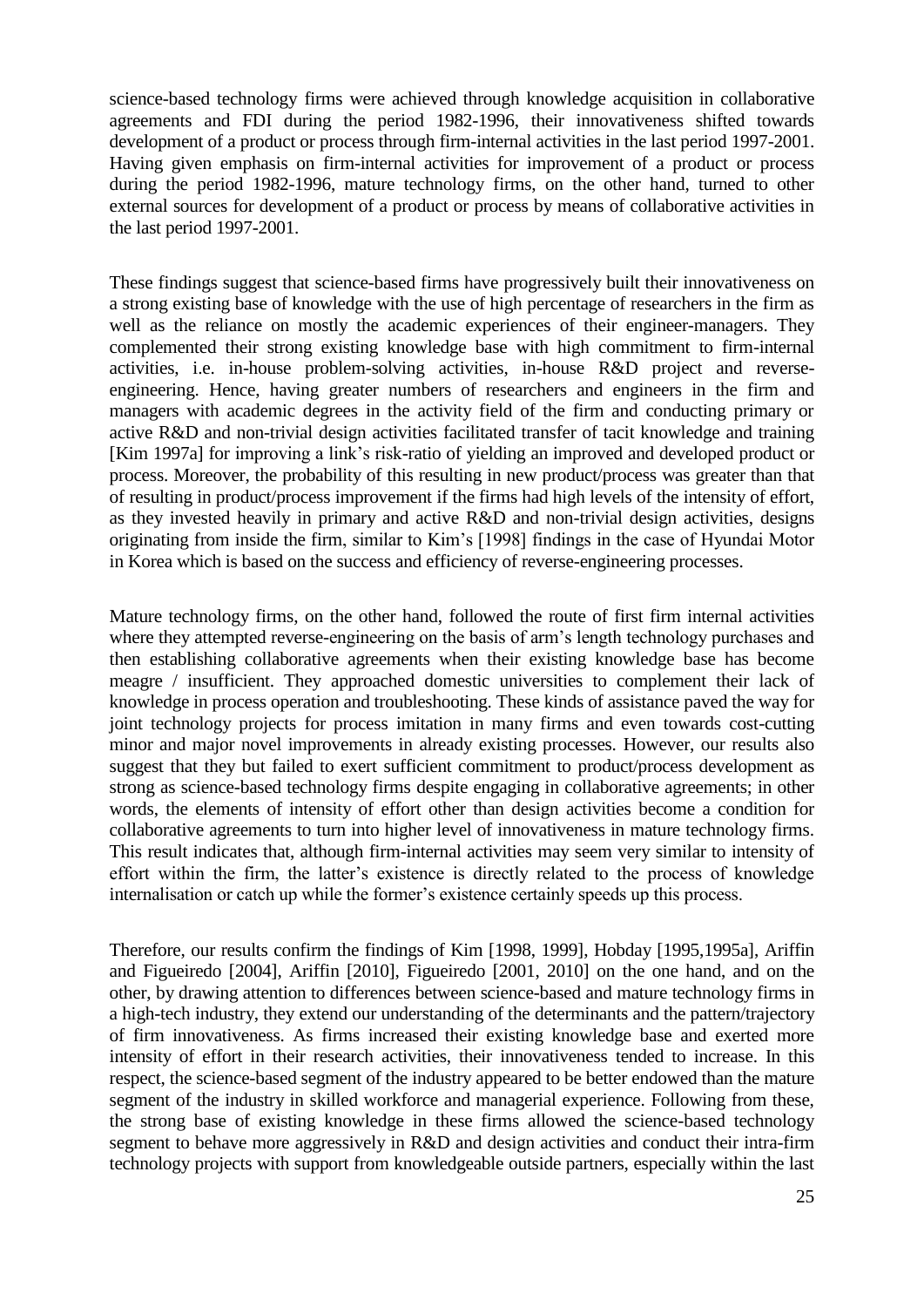five years studied in this research. In Kim's (1997: 97) words, 'one of the important elements of effective knowledge conversions leading to productive learning in the firm, the existing knowledge base, of course mostly tacit knowledge', appeared to be playing a more crucial role in the science-based technology firms.

Despite arm's length relations are mostly considered as the major mode of technology acquisition in emerging markets, we find the impact of arms' length relations on firms' innovativeness is statistically significant but negative. This is in a way similar to Koc and Ceylan [2007] who found that technology acquisitions and exploitation are significant predictors of innovative capacity in large Turkish manufacturing firms. Most of the research on technology acquisition in emerging markets, including theirs, focuses on the technology acquisition packages in the manufacturing and large firms that are technologically dependent on technology suppliers [Contractor and Sagafi-Nejad 1981, Contractor 1998]. Moreover, Koc and Ceylan [2007] define technology acquisitions and exploitation as monitoring, selection and acquisition of technologies; the development of new and improved technologies through R&D or external acquisition, and the exploitation of technical knowledge. These may explain some of the differences in our results, which indicate that arm's length relations do not improve or develop a product or process, as the level of absorptive capacity increases. Our research contributes by examining SMEs and a high-tech sector which is largely under-researched, as the impact of arm's length relations on firms' innovativeness might be different in high-tech sectors. In addition, there is a possibility that our findings reflect a deeper explanation to the relationship between technology acquisition and firms' innovativeness by defining which other technology acquisition modes other than arm's length relations are important for firms' innovativeness.

Finally, our results on the mediating effect of intensity of effort component of absorptive capacity on the relationship between technology acquisition modes and innovativeness of Turkish SMEs in materials industry are in line with the findings of Chudnovsky, et al. [2006] and Tsai and Wang [2008]. In their work on Argentine manufacturing firms during 1992-2001 period, Chudnovsky, et al. [2006] found that technology acquisition alongside in-house R&D expenditures have positive payoffs in terms of enhanced probability of introducing new products and/or processes to the market. Similarly, examining large Taiwanese electronics firms, Tsai and Wang [2008] found that external technology acquisition does not provide a significant contribution to firm performance *per se*; however, the positive impact of external technology acquisition on firm performance increases with the level of internal R&D efforts.

Finally, although our findings contribute to the current literature, we acknowledge the limitations of this research. When dealing with the technology acquisition concept this paper only dealt with the kind/type of technology transfer. It follows the implicit assumption that interactive/collaborative modes of transfer allow for tacit knowledge flow and thus more important implications on innovativeness than arm's length modes. Yet, what kind of knowledge comes is also an important factor as how the knowledge comes. Lee and Von Tunzelmann (2005) state that it is rather the former that determines the degree of catch-up and speed to innovativeness (in a scale from basic to advanced). Further research in this area has potential to make significant contributions also to the understanding of which kind of acquisition modes could be associated with which kind of knowledge content.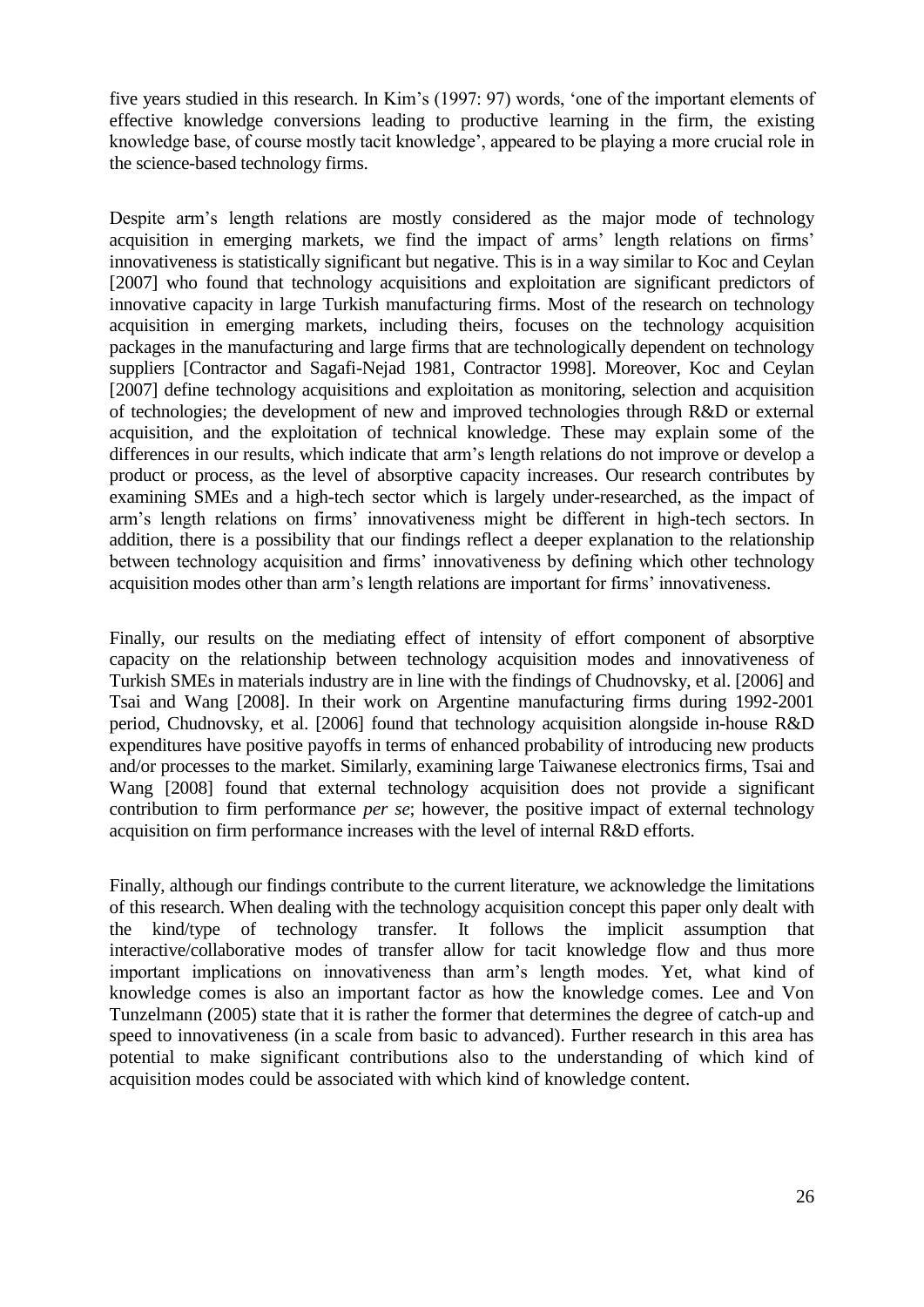#### **References**

- Adner, R. and C.E. Helfat (2003) "Corporate Effects and Dynamic Managerial Capabilities", Strategic Management Journal, October Special Issue, Vol. 24, pp.1011–1025.
- Alchian, A. and H. Demsetz (1972) "Production Information Costs and Economic Organization", American Economic Review, Vol. 62, pp.777-95.
- Amsden, A.H. (1989) Asia's Next Giant: South Korea and Late Industrialisation. Oxford University Press, Oxford.
- Afuah, A.N. and J.M. Utterback (1997) "Responding to Structural Industry Changes: A Technological Evolution Perspective" Industrial and Corporate Change, Vol.6, No.1, pp. 183-202.
- Ariffin, N. (2010) 'Internationalisation of technological innovative capabilities: levels, types and speed (learning rates) in the electronics industry in Malaysia', International Journal of Technological Learning, Innovation and Development, Vol. 3, No. 4, pp.347–391.
- Ariffin , N. and P. Figueiredo (2004) "Internationalization of Innovative Capabilities: Counter-evidence from the Electronics Industry in Malaysia and Brazil" Oxford Development Studies, Vol. 32(4), pp. 559-83.
- Baron, R.M. and D.A. Kenney (1986) "The moderator-mediator variable distinction in social psychological research: Conceptual, strategic, and statistical considerations", Journal of Personality and Social Psychology, 51(6): 1173-1182.
- Bartholomew, D.J., F. Steele, I. Moustaki and J.I. Galbraith (2002) The Analysis and Interpretation of Multivariate Data for Social Scientists, Chapter 4: Correspondence Analysis, Chapman and Hall/CRC: Boca Raton, Florida.
- Barney, J.B. (1991) "Firm Resources and Sustained Competitive Advantage", Journal of Management, Vol.17, pp.99-120.
- Bell, M. and K. Pavitt (1993) "Technological Accumulation and Industrial Growth: Contrasts between Developed and Developing Countries", Industrial and Corporate Change, Vol. 2, No.2, pp.157-209.
- Borooah, V.K. (2002) Logit and Probit: Ordered and Multinomial Models, Sage University paper.
- Chandler, A. D. (1990) Scale and Scope: The Dynamics of Industrial Capitalism, Cambridge, Massachusetts, Harvard University Press.
- Chudnovsky,D., A.Lopez and G. Pupato (2006) "Innovation and productivity in developing countries: A study of Argentine manufacturing firms' behavior (1992-2001)", Research Policy, 35: 266–288.
- Coase, R.H. (1937) "The Nature of the Firm", Economica N.S., Vol.4, pp.386-405.
- Cohen, W. M. and D. A. Levinthal (1990) "Absorptive Capacity: A New Perspective on Learning and Innovation", Administrative Science Quarterly, Vol. 35, pp.128-52.
- Cohen, W.M., Nelson R.R. and J. Walsh (2002) "Links and Impacts: The Influence of Public Research on Industrial R&D", Management Science, Vol. 48, pp.1-23.
- Contractor, F.J. (1998) "Technology Acquisition Policies in Emerging Countries", in Economic Transformation in Emerging Countries: The Role of Investment, Trade and Finance, F.J. Contractor (ed.), Series in International Business and Economics, Oxford: Elsevier, pp. 321-347.
- Contractor, F.J. and P. Lorange (eds.) (1988) Co-operative Strategies in International Business, Lexington Books.
- Contractor, F. J. and T. Sagafi-Nejad (1981) "International Technology Transfer: Major Issues and Policy Responses", Journal of International Business Studies, 12(2): 113-135.
- Cooper, C. and F. Sercovitch (1970) The Mechanisms for Transfer of Technology from Advanced to Developing Countries, Science Policy Research Unit, Brighton,
- Dahlman, C. J. and F.V. Fonseca (1987) "From Technological Dependence to Technological Development: The Case of the USIMINAS Steel Plant in Brazil", in J. Katz, (ed.) (1987) Technology Generation in Latin American Manufacturing Industries, New York: St Martin's Press, pp.154-181.
- Dahlman, C.J., B. Ross-Larson and L.B. Westphal (1987) "Managing Technological Development: Lessons from Newly Industrializing Countries" World Development, Vol.15, No.6, pp.759-775.
- Dutrenit, G. (2000) Learning and knowledge management in the firm: from knowledge accumulation to strategic capabilities, Edward Elgar, Cheltenham, UK.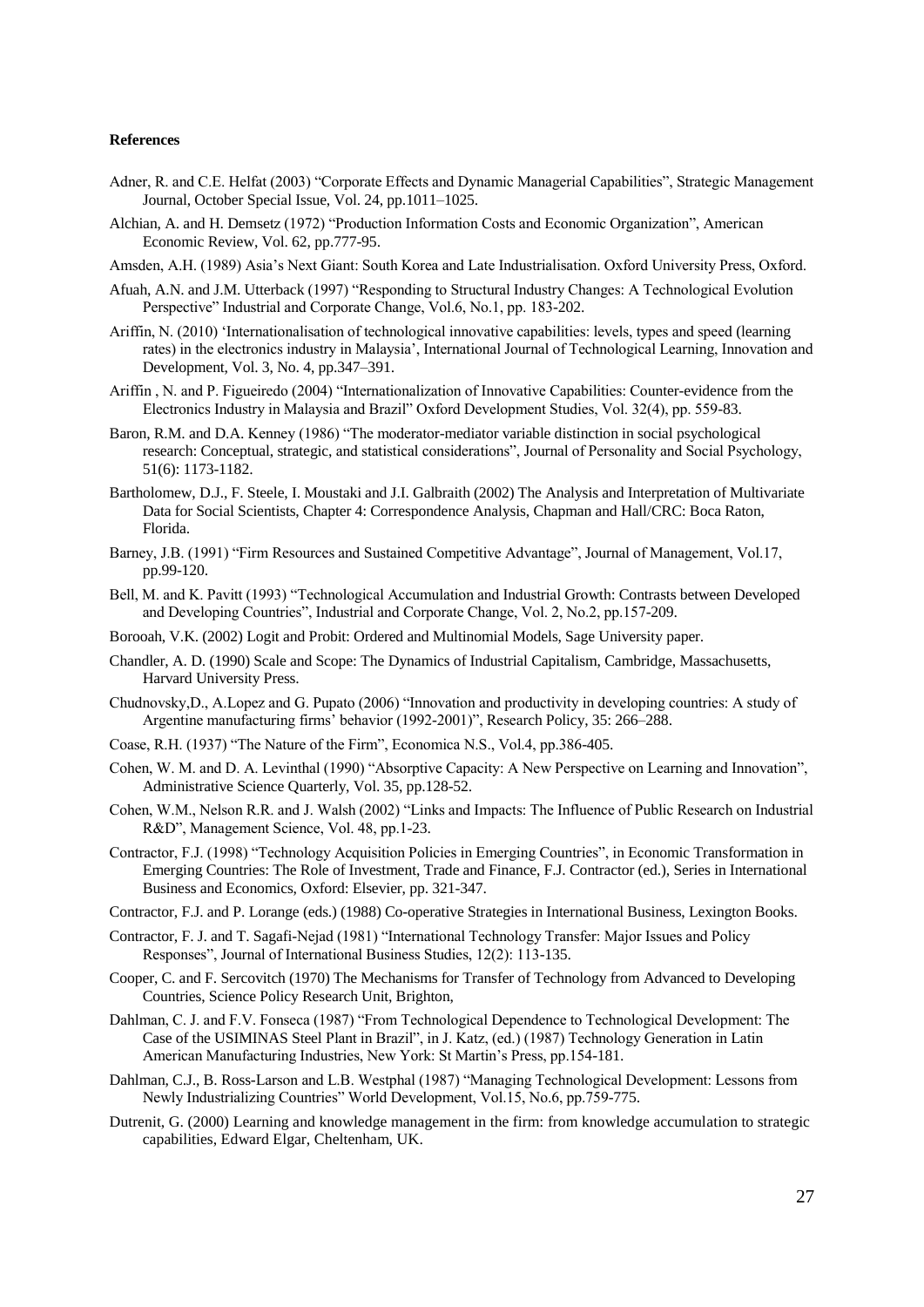- Faulkner, W. and J. Senker (1994) "Making Sense of Diversity: Public-Private Sector Research Linkage in Three Technologies" Research Policy, Vol.23, pp.673-95.
- Figueiredo, P.N. (2001) Technological Learning and Competitive Performance, Edward Elgar, Cheltenham, UK.
- Figueiredo, P.N. (2010) 'Discontinuous innovation capability accumulation in latecomer natural resourceprocessing firms', Technological Forecasting and Social Change, Vol. 77, No. 7, pp.1090–1108.
- Freeman, C. and J. Hagedoorn (1994) "Catching Up or Falling Behind: Patterns in International Interfirm Technology Partnering", World Development, Vol. 22, No.5, pp.771-80.
- Greene, W.H. (2000) Econometric analysis, Upper Saddle River, New Jersey, 4th edition.
- Hagedoorn, J. (1993) "Understanding the Rationale of Strategic Tehnology Partnering: Inter-organizational Modes of Cooperation and Sectoral Differences" Strategic Management Journal, Vol. 14, pp.371-85.
- Hagedoorn, J. and J. Schakenraad (1990) "Inter-firm Partnerships and Co-operative Strategies in Core Technologies", in New Explorations in the Economics of Technical Change, L. Soete (ed.) London and New York, Pinter Publishers.
- Hobday, M. (1995) Innovation in East Asia: The Challenge to Japan, Cheltenham, Edward Elgar.
- Hobday, M. (1995a) "East Asian Latecomer Firms: Learning the Technology of Electronics" World Development, Vol.23(7), pp. 1171-93.
- Hobday, M., Rush, H. and J. Bessant (2004) "Approaching the innovation frontier in Korea: the Transition Phase to Leadership" Research Policy, Vol. 33(10), pp.1433-57.
- Hosmer, D. W. and S. Lemeshow (2000) Applied Logistic Regression, 2nd edition, New York, Chichester, John Wiley and Sons.
- Inkpen, A. (1998) "Learning, Knowledge Acquisition and Strategic Alliances", European Management Journal, 16(2): 223-229.
- Jensen, M. and W. Meckling (1976) "Theory of the Firm: Managerial Behaviour, Agency Costs and Ownership Structure", Journal of Financial Economics, Vol. 3, pp.305-60.
- Kim, L. (1997) Imitation to Innovation: The Dynamics of Korea's Technological Learning, Boston, Harvard Business School Press.
- Kim, L. (1997a) "The Dynamics of Samsung's Technological Learning in Semiconductors", California Management Review, Vol. 39, No.3, pp.86-100.
- Kim, L. (1998) "Crisis Construction and Organizational Learning: Capability Building in Catching-up at Hyundai Motor", Organization Science, Vol. 9, No.4, pp. 506-21
- Kim, L. (1999) "Building Technological Capability for Industrialisation: Analytical Frameworks and Korea's Experience", Industrial and Corporate Change, Vol. 8, No.1, pp.111-35.
- Koc,T. and C. Ceylan (2007) "Factors impacting the innovative capacity in large-scale companies", Technovation, Vol.27, pp.105-114.
- Lall, S. (1987) Learning to Industrialize: The Acquisition of Technological Capability by India, Macmillan, London.
- Lall, S. (1992) "Technological Capabilities and Industrialisation" World Development, Vol.20, No.2, pp.165-86.
- Lall, S. (2001) "Introduction" The Economics of Technology Transfer, S. Lall (ed.), Cheltenham, Edward Elgar.
- Lane, P.J. and M. Lubatkin (1998) "Relative Absorptive Capacity and Interorganizational Learning", Strategic Management Journal, 19(5): 461-477.
- Laursen, K. and A. Salter (2004) "Searching High and Low: What Types of Firms Use Universities as Source of Innovation?", Research Policy, Vol. 33, pp.1201-15.
- Lee, T.-L. and N. von Tunzelmann (2005) "A Dynamic Analytic Approach to National Innovation Systems: The IC Industry in Taiwan", Research Policy, Vol. 34, pp.425-40.
- Lorange, P. and J. Roos (1993) Strategic Alliances: Formation, Implementation and Evolution, Massachusetts, Blackwell Business.
- Mahmood, I. P., Zhu, H. and E.J. Zajac (2011) "Where Can Capabilities Come From? Network Ties and Capability Acquisition in Business Groups", Strategic Management Journal, Vol.32, pp.20-48.
- Mansfield, E. (1975) "International Technology Transfer: Forms, Resource Requirements and Policies", American Economic Review, Vol. 65, No.2, pp.372-6.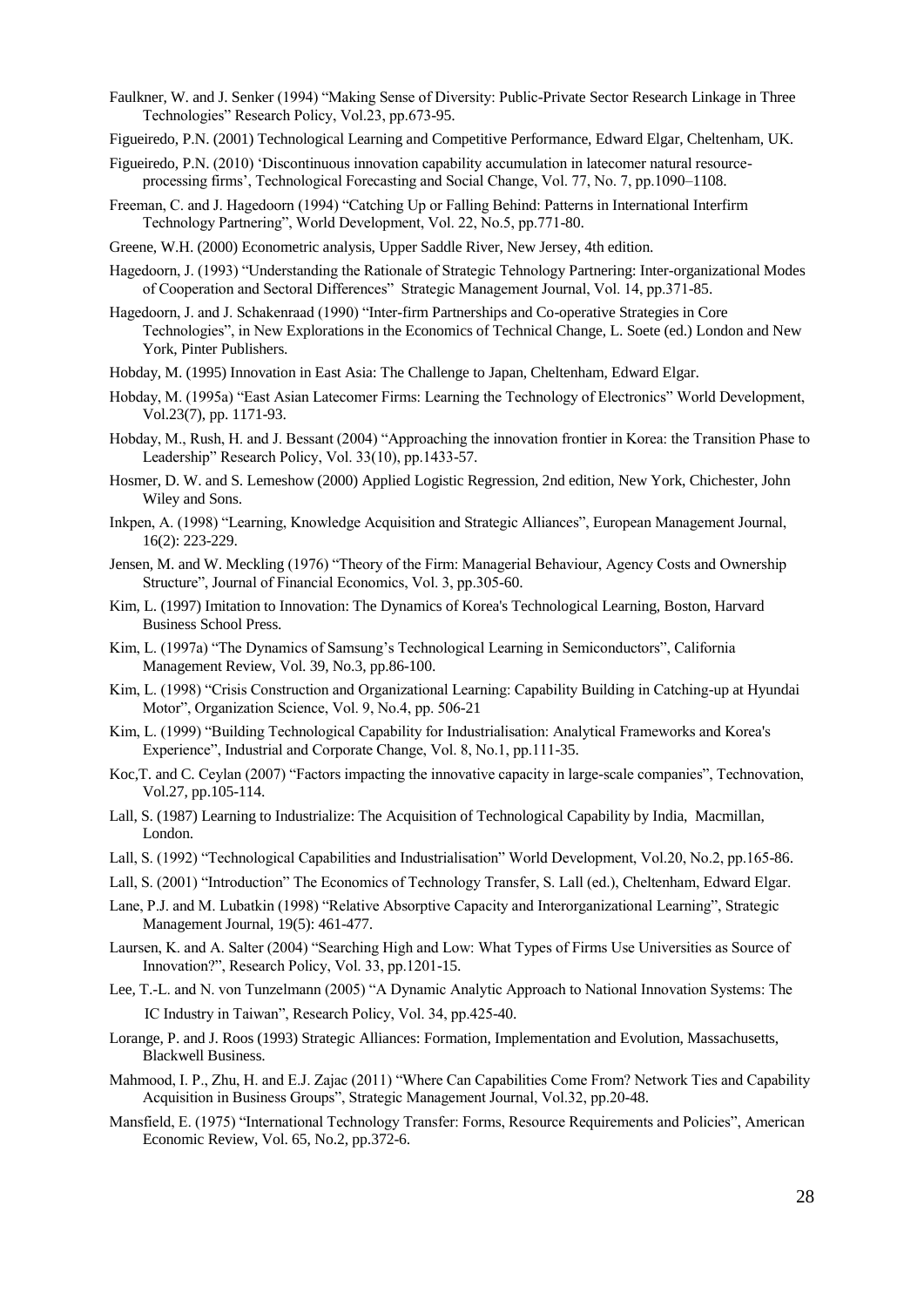- McFadden, D. (1973) "Conditional logit analysis of qualitative choice behaviour", in P. Zarembka (ed), Frontiers in Econometrics, Academic Press, New York.
- Mowery, D.C. and J. Oxley (1997) "Inward Technology Transfer and Competitiveness: The Role of National Innovation Systems", in Technology, Globalisation and Economic Performance, D. Archibugi and J. Michie (eds.), Cambridge University Press.
- Mutinelli, M. and L. Piscitello (1998) "The Entry Mode Choice of MNEs: An Evolutionary Approach" Research Policy, Vol. 27, pp.491-506.
- Mytelka, L.K. (1991) "Crisis, technological change and the strategic alliance", in L.K.Mytelka (ed.), Strategic Partnerships, States, Firms and International Competition¸ London, Pinter Publishers.
- Mytelka, L.K. (2001) "Mergers, Acquisitions, and Inter-firm Technology Agreements in the Global Learning Economy", in D. Archibugi and B-A. Lundvall (eds.), The Globalizing Learning Economy, Oxford, OxfordUniversity Press.
- Narula, R. (1996) "Forms of international cooperation between corporations", in J. Jepma and A. P. Rhoen (eds), International Trade: A Business Perspective, Longman, Harlow, pp.98-122.
- Narula, R. and B. Sadowski (2002) "Technological Catch-up and Strategic Technology Partnering in Developing Countries" International Journal of Technological Management, Vol.23, No.6.
- Nelson, R. and S. G. Winter (1982) An Evolutionary Theory of Economic Change, Cambridge, MA., Harvard University Press.
- Nelson, R. and N. Rosenberg (1993) "Technical Innovation and National Systems", in National Innovation Systems: A Comparative Study, R. Nelson (ed.), Oxford, Oxford University Press.
- Nonaka, I., R. Toyama and A. Nagata (2000) "A Firm as a Knowledge-creating Entity: A New Perspective on the Theory of the Firm", Industrial and Corporate Change, Vol. 9, No.1, pp.1-20.
- Pavitt, K. (1985) "Technology Transfer among the Industrially Advanced Countries: An Overview", in International Technology Transfer: Concepts, Measures and Comparisons, N. Rosenberg and C. Frischtak (eds.), New York, Praeger Publishers.
- Penrose, E. T. (1959) Theory of Growth of the Firm, John Wiley, New York.
- Radosevic, S. (1999) International Technology Transfer and Catch-up in Economic Development, Cheltenham, Edward Elgar.
- Rosenbloom, R.S. (2000) "Leadership, Capabilities, and Technological Change: The Transformation of NCR in the Electronic Era", Strategic Management Journal, October–November Special Issue, Vol. 21, pp. 1083– 1104.
- Senker, J. And W. Faulkner (1992) "Industrial Use of Public Sector Research in Advanced Technologies: A Comparison of Biotechnology and Ceramics, R&D Management, Vol.22, No.2, pp.157-76.
- Sirmon, D.G. and M.A. Hitt (2009) "Contingencies within Dynamic Managerial Capabilities: Interdependent Effects of Resource Investment and Deployment on Firm Performance", Strategic Management Journal, Vol. 30, pp.1375-94.
- Stewart, F. (1985) International Technology Transfer: Issues and Policy Options, World Bank Staff Working Papers, Washington D.C.
- Teece, D.J. (1977) "Technology Transfer by Multinational Firms: The Resource Cost of Transferring Technological Know-how", Economic Journal, Vol. 87, No.346, pp.242-61.
- Teece, D. J., G. Pisano and A. Shuen (1997) "Dynamic Capabilities and Strategic Management", Strategic Management Journal, Vol. 18, No.7, pp.509-33.
- Teece, D. J. (2007) Explicating Dynamic Capabilities: The Nature and Microfoundations of (Sustainable) Enterprise Performance , Strategic Management Journal, Vol. 28, pp. 1319–1350.
- Tsai, K.-H. and J.-C. Wang (2008) "External technology acquisition and firm performance: A longitudinal study", Journal of Business Venturing, 23: 91-112.
- Utterback, J.M. and W.J. Abernathy (1975) "A Dynamic Model of Process and Product Innovation", Omega, Vol. 3, No.6, pp.639-56.
- von Hippel, E. (1988) The Sources of Innovation, New York and Oxford, Oxford University Press.
- von Tunzelmann, G. N. (1995) Technology and Industrial Progress: The Foundations of Economic Growth, Cheltenham, Edward Elgar.